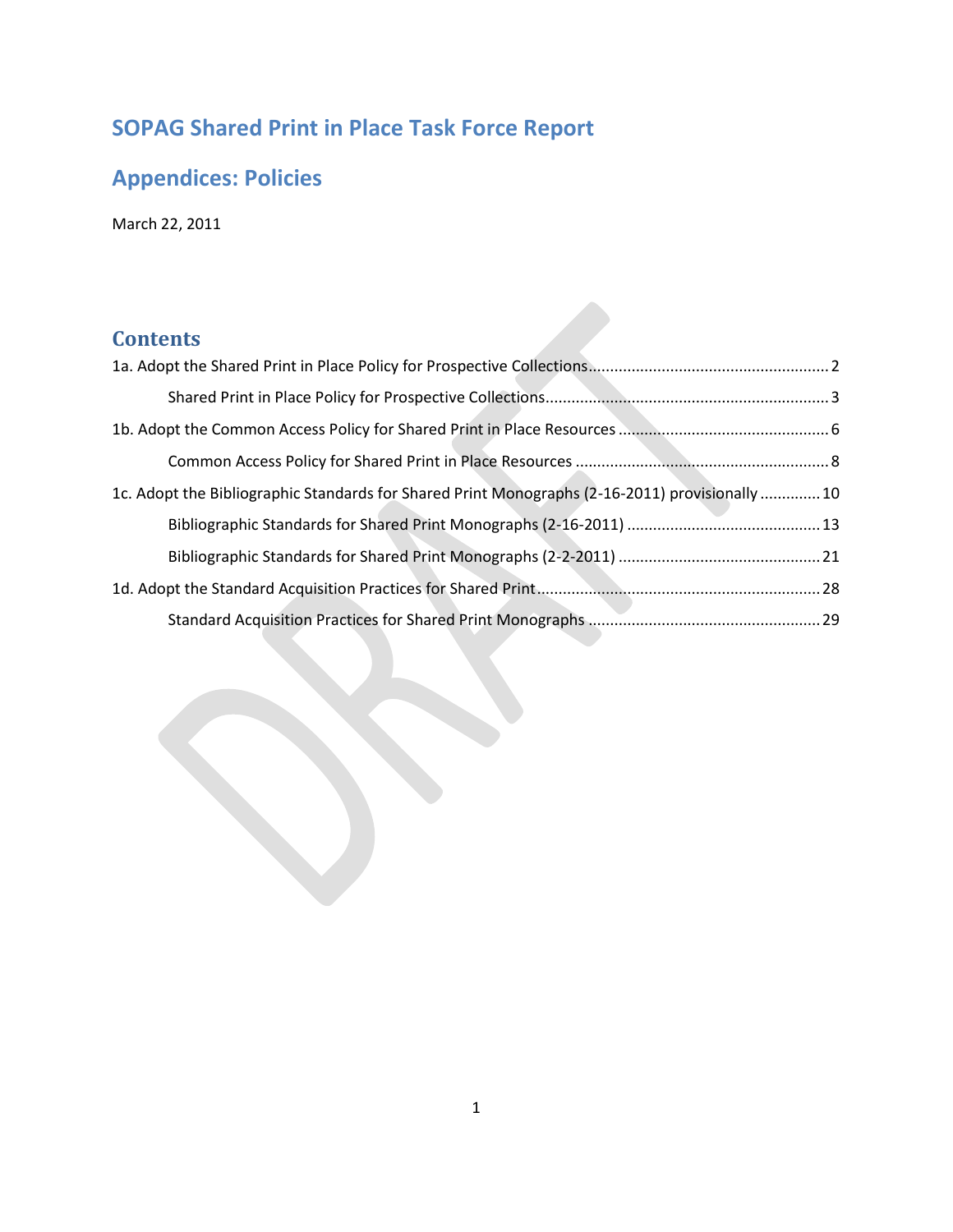# <span id="page-1-0"></span>**1a. Adopt the Shared Print in Place Policy for Prospective Collections**

## **Recommendation**

The Task Force recommends that SOPAG and the Council of University Librarians endorse the Shared Print in Place Policy for Prospective Collections. This policy extends the "persistence policy" to resources that are prospectively acquired as shared resources and held in full-service libraries.

#### **Related Recommendations**

The policy points to the Common Access Policy, as well as the bibliographic and acquisitions service standards for shared print resources. The recommendation is to endorse the overarching Shared Print in Place Policy for Prospective Collections now. If any revisions are needed to the other policies and standards of practice, they can be made independently, on a separate but near-term timeline.

#### **Review process completed**

This policy was originally written by the current Chair of the Collection Development Committee in collaboration with members of the CDL Shared Print Steering Task Force (SPSTF). It has been extensively reviewed, vetted and endorsed by CDC and the RLFs along with the other policy recommendations. CDC and the RLFs have formally endorsed it. Subsequent to that endorsement, the SOPAG Shared Print in Place Task Force (SOPAG SPIP TF) made minor revisions to extend the policy beyond print monographs to additional print material types (e.g. journals), keeping the focus on prospective collections.

## **Next Steps and Timeline**

- April 2011 SOPAG review, endorse and submit to the Council of University Librarians
- May 2011 Council of University Librarians review and endorse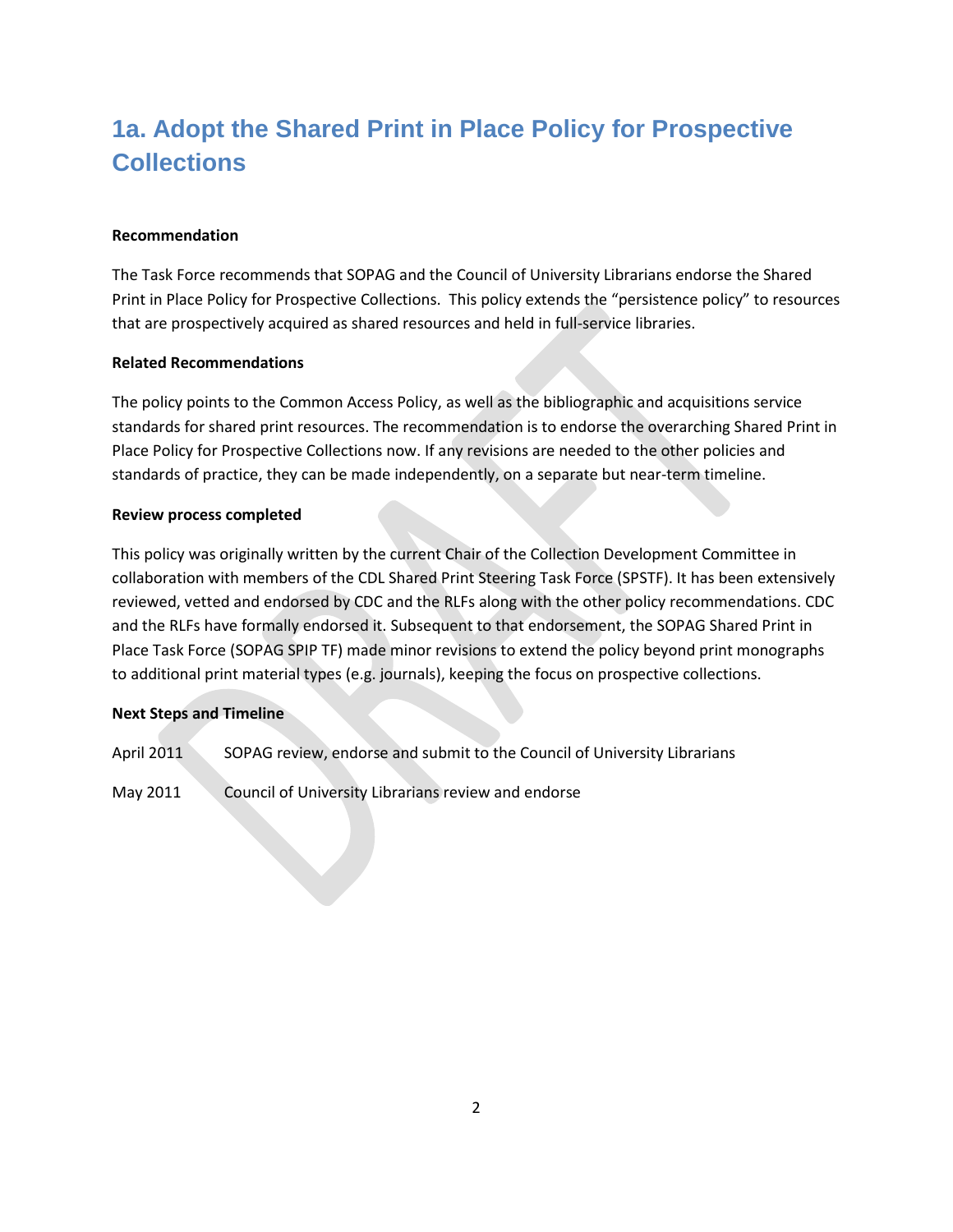## <span id="page-2-0"></span>**Shared Print in Place Policy for Prospective Collections**

February 8, 2011

This policy has been crafted to align with the overarching goals for Shared Print collections:

- To facilitate the development of more comprehensive and diverse research collections available to library users through efficient collaborative methods for the prospective acquisition of research resources.
- To offer incremental economies to participating libraries through space savings and other cost avoidances.
- To begin to create long-term opportunities for the re-allocation of library space to meet existing demands for current and retrospective collections and support new, transformative uses.
- To preserve the scholarly printed record, where print remains the archival medium of choice, at the lowest possible unit cost.

This policy governs the management of shared print collections that are prospectively acquired and held in full-service libraries. The policy shall apply consistently across libraries and regardless of whether or not there is a digital or other version available.

Changes to this policy are made by CDL Shared Print in consultation with the Collection Development Committee (CDC).

The level of effort to manage shared collections, wherever they are located, should be comparable to the level of effort applied to individually-managed collections.

If a library agrees to house all or part of a shared print collection, the following principles shall apply:

- 1. Because the materials are collaboratively selected, agreed upon and designated as a Shared Print collection for the benefit of the system, and because campuses make collection development decisions based on the presence of the shared collection, ownership is shared among the participating institutions.
- 2. The library may not withdraw an item from a shared collection for any reason.
- 3. All items in a shared collection shall be physically marked to indicate that they are part of a shared collection.
- 4. All materials in a shared collection shall be so identified in bibliographic records according to the Bibliographic Service Standards for Shared Print**.**
- 5. The library shall be responsible for preservation treatments, replacement and maintenance of materials in a shared collection according to existing policy for such actions.
- 6. The library shall be responsible for maintenance of the bibliographic records for materials in a shared collection according to the Bibliographic Service Standards for Shared Print**.**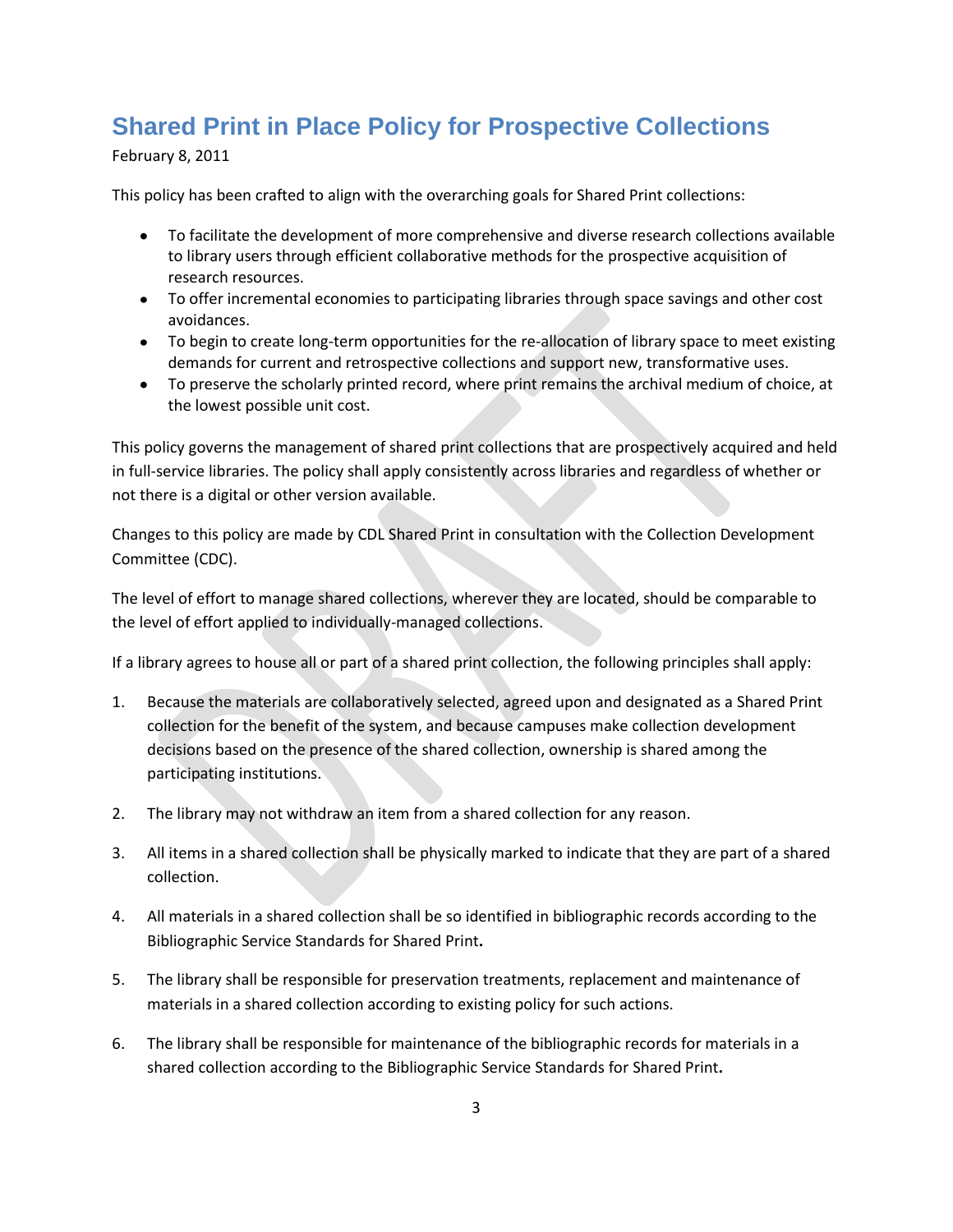- 7. Materials in a shared collection may be integrated into the library's general collection.
- 8. Materials in a shared collection shall circulate and shall be loaned in accordance with provisions of the Common Access Policy for Shared Print**.**
- 9. Participating institutions shall consider shared print titles held at a library as equivalent to the same titles held at a storage facility (e.g. Regional Library Facility) for purposes of avoiding unintentional duplicate ordering.
- 10. If a shared print copy is held at a library, deposit of duplicate copies in a storage facility (e.g. Regional Library Facility) is not permitted. In order to facilitate implementation of this policy, depositing libraries must search for Shared Print in Place holdings in union catalogs (e.g. Next Generation Melvyl) prior to making deposits.

If a library should decide to transfer the shared materials held on site to a storage facility (e.g. Regional Storage Facility), the following principles shall apply:

- 1. The materials shall be governed by the *Persistent Deposits in UC Regional Library Facilities* (February 20, 2006) policy, once deposited.
- 2. Shared collections shall not be considered duplicates under the provisions of Section 2.1 of the *Regional Library Facilities Statement of Operating Principles* (November 27, 2006). [http://www.srlf.ucla.edu/Deposit/OpPrinciples/RLFopPrinciples.pdf]

Rather, shared collections shall be considered part of "an approved UC Libraries collection management plan for selective systemwide retention of duplicate copies."

- 3. Ingest of shared collections shall take priority over ingest of campus deposits of general collections under the provisions of Section 2.5 of the *Regional Library Facilities Statement of Operating Principles* (November 27, 2006). [http://www.srlf.ucla.edu/Deposit/OpPrinciples/RLFopPrinciples.pdf]
- 4. In accordance with the provisions of Section 4 of the *Procedures for Annual Management of Deposits to the UC Regional Library Facilities* (November 8, 2006), [http://libraries.universityofcalifornia.edu/planning/SLFB\_deposit\_management\_final.pdf] deposits of shared collections shall not count against the library's annual allocation, unless the library agrees to use part of its annual allocation for the shared collection. The library shall bear the costs for deposit of the shared collection in accordance with provision 4 for shared collections.
- 5. Shared collections deposited in a storage facility shall circulate and shall be loaned from the facility in accordance with the provisions of the Common Access Policy for Shared Print**.**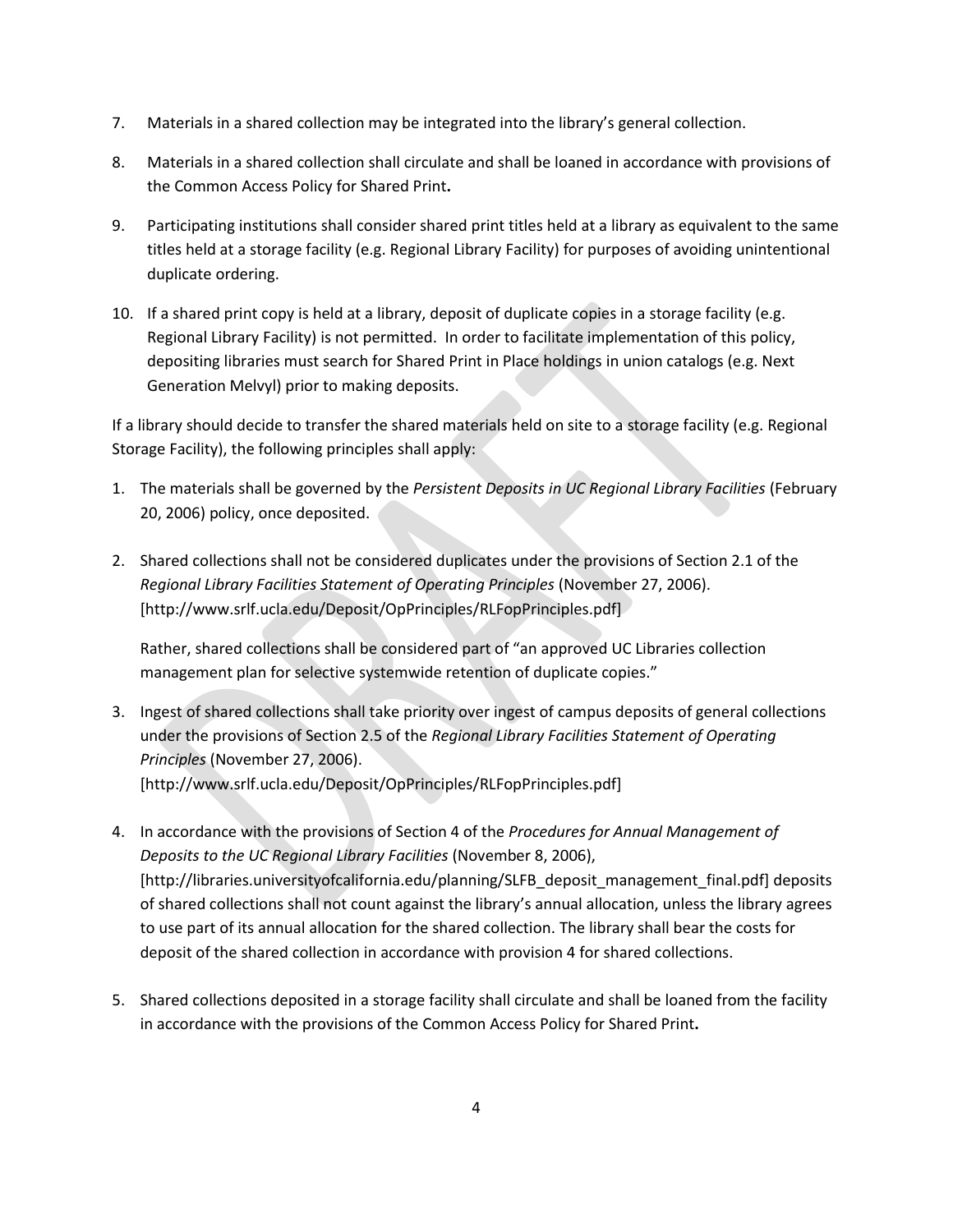- 6. The library shall continue to be responsible for preservation and bibliographic record maintenance for all items in the shared collection.
- 7. If a shared print copy is found to be not shelf-worthy at the time of deposit in a storage facility, the library shall acquire or identify a substitute print copy in the system.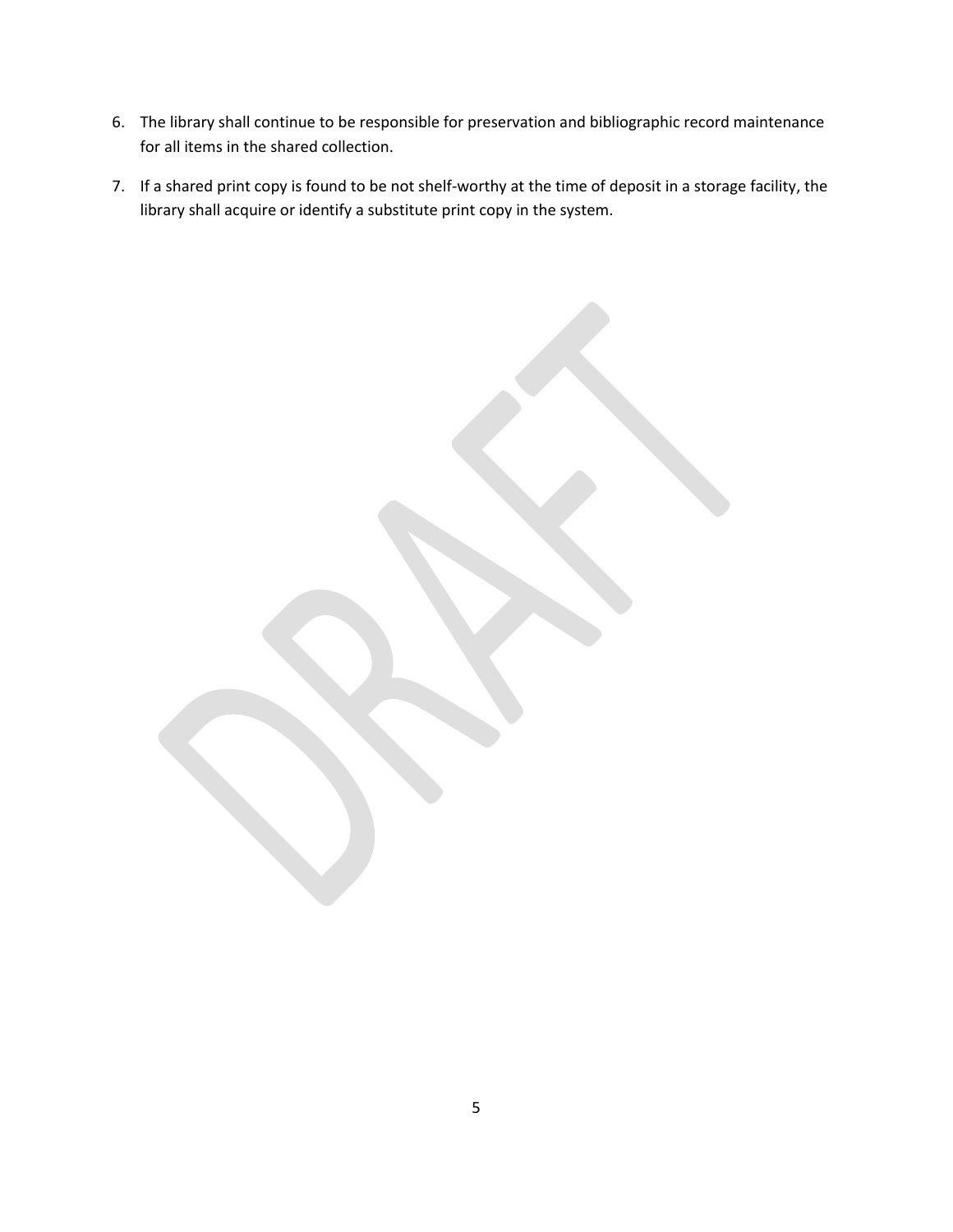## <span id="page-5-0"></span>**1b. Adopt the Common Access Policy for Shared Print in Place Resources**

#### **Recommendation**

The Task Force recommends that SOPAG and the Council of University Librarians endorse the Common Access Policy for Shared Print in Place Collections.

#### **Review process completed**

This policy was originally written by a member of the Resource Sharing Committee in collaboration with members of the CDL Shared Print Steering Task Force (SPSTF,) at which time it was vetted with RSC and HOPS. The policy was subsequently referred to the CDC Shared Monographs Planning Group and SOPAG Shared Print in Place Task Force where it was further vetted with HOPS, RSC (2 responses), CDC, RLFs, and CDL Discovery and Delivery (with respect to technical feasibility/options).

While many aspects of access and delivery were considered, the SOPAG SPIP Task Force wishes to mention some specific aspects where community consensus was not (and may never) be fully achieved such that SOPAG and the Council of University Librarians may make an informed decision. The SOPAG SPIP Task Force arbitrated differences, when necessary, and recommends the adoption of the proposed policy, as written.

#### **Standardization of Loan Periods for Shared Print resources**

*The policy, as currently written, does not require or establish a standard loan period for shared print resources.* The Task Force considered options for the "most" commonly applied loan periods currently used within the system, but opted not to recommend standardization at this time. CDC endorses the policy, with no revisions. CDC and HOPS would endorse a SOPAG initiative to standardize loan periods for all circulating collections but do not support linking that effort specifically to shared print collections. RSC members endorse the policy and two members opined that standardizing loan periods for shared print would require technical programming (Request) and workflow adjustments (VDX and picklists). The RLFs endorsed the policy and acknowledged that each RLF offers different loan periods.

#### **Delivery of Shared Print copies in relation to other copies**

*The policy, as currently written, gives preference to the delivery of shared print copies in relation to other campus copies.* The Task Force recommends that UC Libraries prioritize delivery of shared print copies in relation to other campus copies; this would be accomplished by adjusting the logic in the rota lists in Request and would require the use of distinct holdings location codes. When making this decision, the task force was informed by the information provided by CDL Discovery and Delivery in response to a formal Request for Information about the technical feasibility, which indicated this was feasible and could be fairly easily accomplished (in CDL and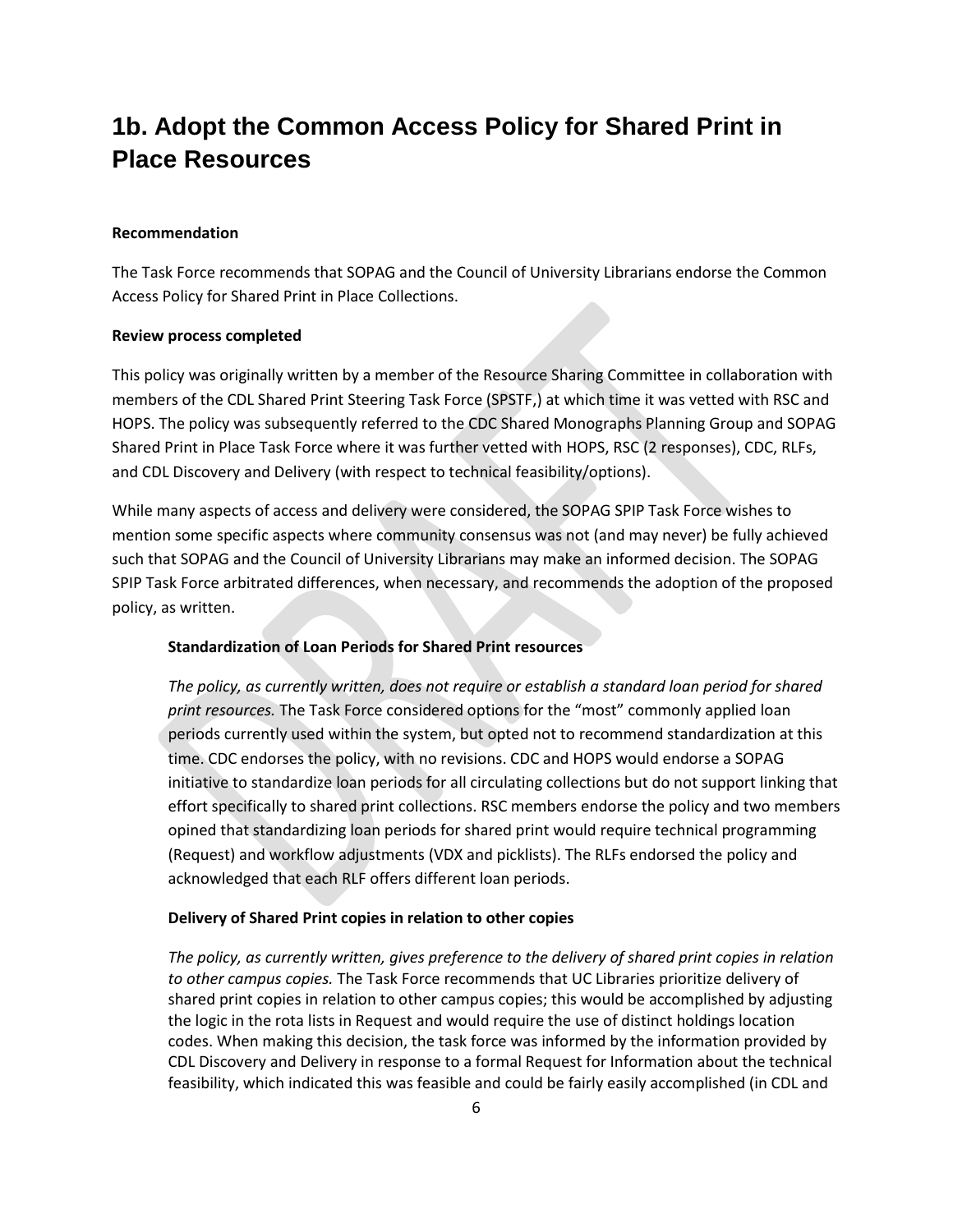at campuses) assuming the use of shared print institution symbols, holdings location codes and a strong preference for LHRs (see bibliographic standards recommendation). The task force also felt that it was strategically important to view shared print collections as accessible and useable archival copies. It is important to channel systemwide use to shared print resources to demonstrate success. The task force also acknowledged that in the near term, most CDC shared print in place proposals will be prospective in nature and that aggregate (and specific) use of print resources is declining to such an extent that the risks associated with use are minimal and manageable.

It should be noted that the policy, when vetted, stated that no preference would be given to the delivery of shared print copies in relation to other copies held in the system. In that context, CDC endorsed the policy, limiting its response to the question asked about delivery (first, last or remain agnostic?). CDC did not weigh in, from a policy perspective, on whether shared print monographs are envisioned as preservation copies or access copies and would do so if asked or would welcome a decision by SOPAG.

#### **Shared Print and Library Reserve Services**

*The policy, as currently written, prohibits placing shared print resources on reserve.* CDC endorses the policy and acknowledges that shared print copies are intended to satisfy current and future research needs; duplicate campus print copies or eBooks should be purchased to fulfill local instructional demand. Over time, HOPS would like more information about the nature of the collections that will be developed. RSC did not weigh in on this aspect but it should be noted the policy was originally written by an RSC member, at which time the policy was also vetted by RSC.

This aspect of the policy should be monitored over time. In particular, evidence should be gathered to better understand demand for shared physical volumes as duplicate purchasing declines (prospectively, monographs) and duplicate backfiles are deaccessioned (retrospective, print journals). It is likely that most CDC shared print in place proposals will focus on prospective monographs. Some WEST backfiles will be held as shared print in place (Bronze Archives.)

#### **Next Steps and Timeline**

April 2011 SOPAG review, endorse and submit to the Council of University Librarians

May 2011 Council of University Librarians review and endorse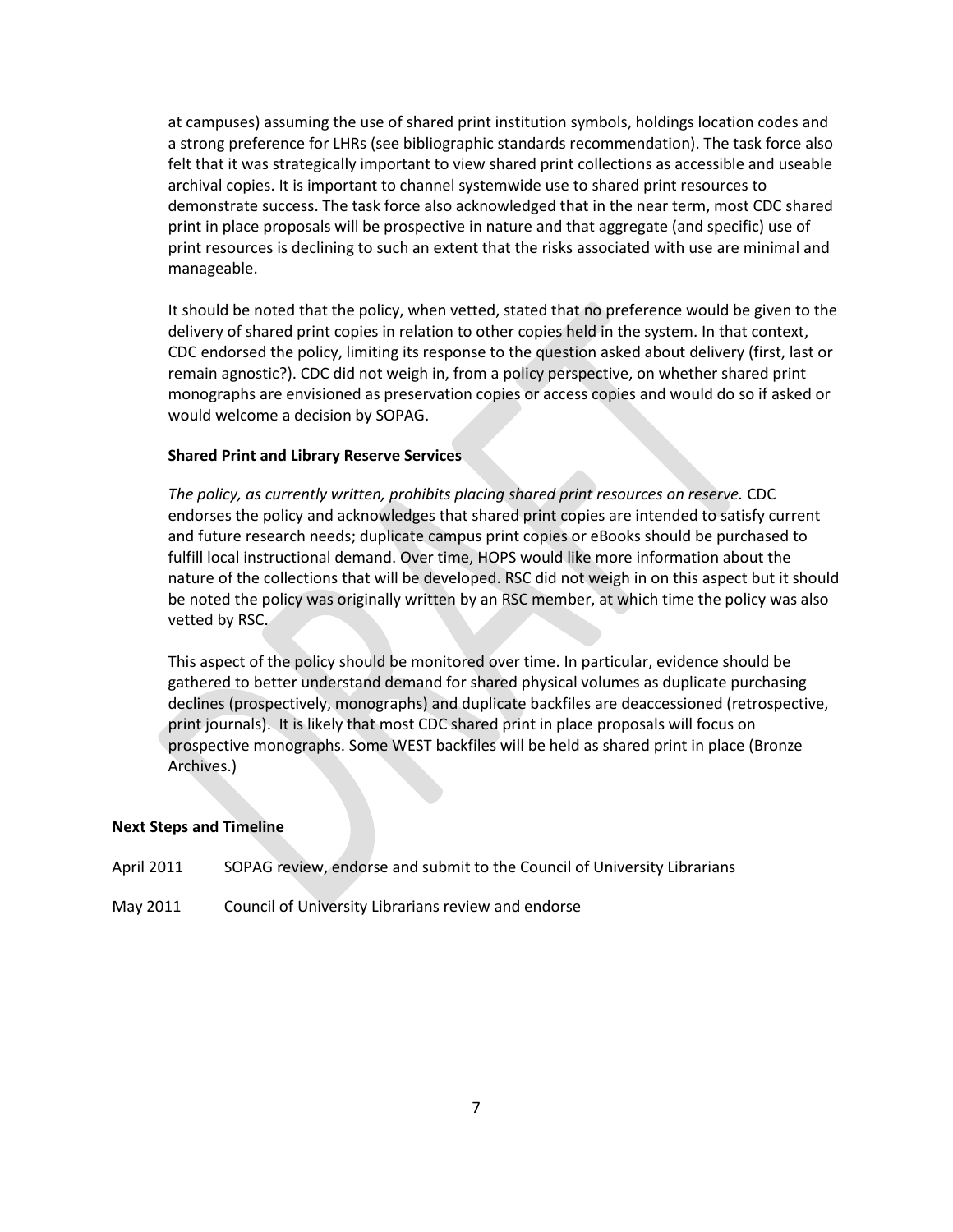## <span id="page-7-0"></span>**Common Access Policy for Shared Print in Place Resources**

February 8, 2011

This policy governs access to Shared Print in Place collections by library users and other commercial and non-profit organizations.

Changes to this policy are made by HOPS in consultation with the Collection Development Committee and CDL Shared Print.

For Shared Print resources supplied across library service desks or by document delivery services, local circulation policies apply, unless otherwise indicated below.

For Shared Print resources supplied via interlibrary loan (ILL), this policy complies with the following codes:

- UC Interlibrary Loan Code [http://libraries.universityofcalifornia.edu/rsc/iag/manual/parta.htm]
- Interlibrary Loan Code for the United States [http://www.ala.org/Template.cfm?Section=InterLibrary\_Loan&template=/ContentManagemen t/ContentDisplay.cfm&ContentID=31579]
- IFLA Guidelines for Best Practices In Interlibrary Loan and Document Delivery [http://www.ifla.org.sg/VI/2/p3/Guidelines\_ILDD-en.htm]

## **Accessibility of Shared Print resources:**

- 1. Library users may access Shared Print materials in person, by document delivery services, or by Interlibrary Loan.
- 2. Shared print materials are accessible to organizations ascribing to the Interlibrary Loan Code of the United States or the IFLA Guidelines for Best Practices in Interlibrary Loan and Document Delivery.
- 3. Shared Print materials are accessible to other commercial and non-profit organizations with which the libraries are collaboratively or contractually engaged.
- 4. Shared Print materials may not be placed on course reserves.

## **Delivery of Shared Print resources:**

- 1. Each library should be as liberal as possible in making materials available to library users.
- 2. Duration of loans. For materials supplied across library service desks or by document delivery services, the local circulation loan policy applies. For materials supplied via ILL, the loan periods shall conform to the lending library's ILL protocol.
- 3. Shared print journal volumes held in place shall be delivered according to the standard hierarchy of access to journal volumes or unbound issues among the RLFs and campus ILL centers:
	- 1) direct user to the online resource;
	- 2) provide electronic document delivery (including color scans when appropriate);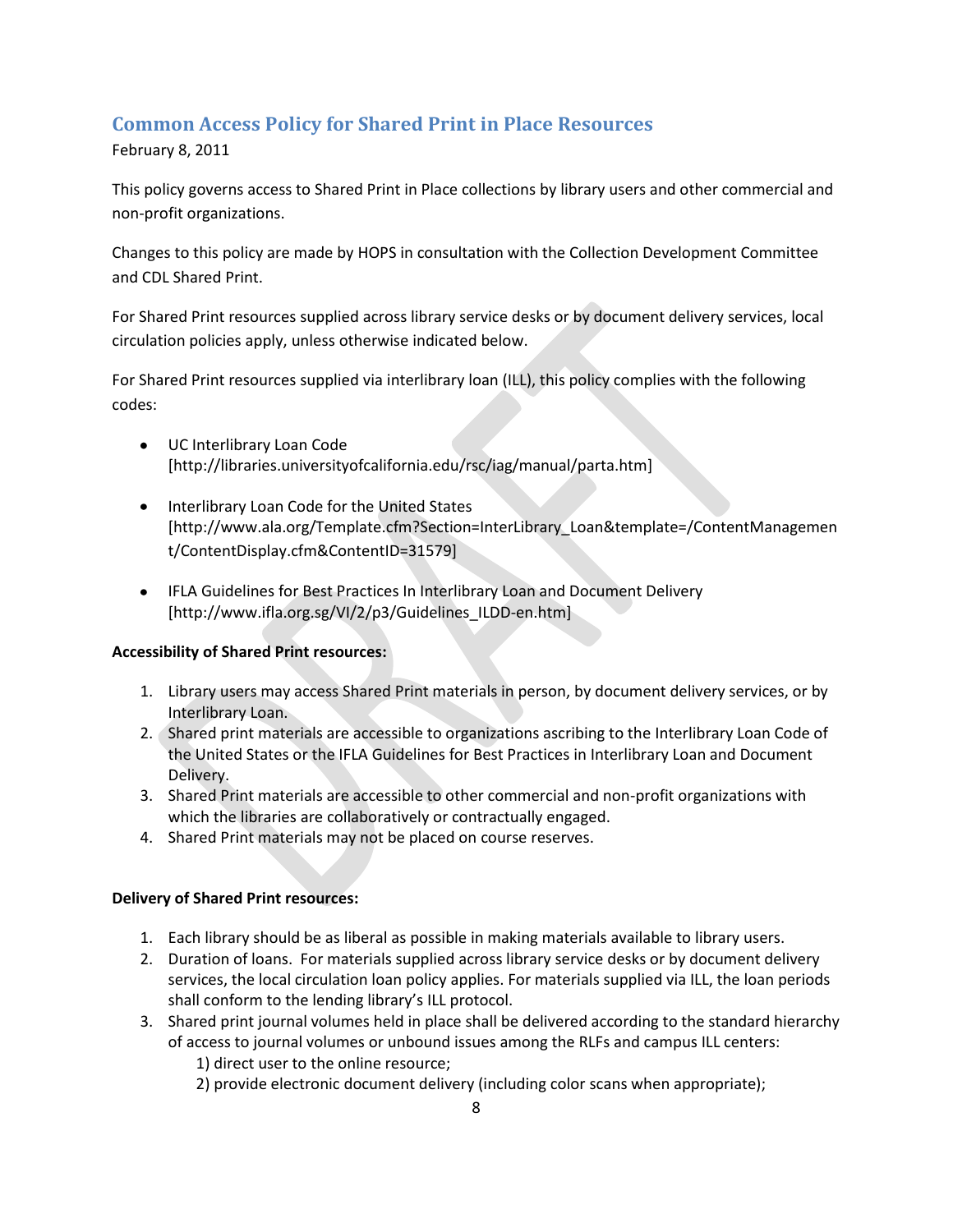3) provide photocopies; and

4) loan the issue or volume.

- 4. Portions of materials may be copied, in conformance with U.S. Copyright fair use provisions, and delivered by mail, fax, or digital formats.
- 5. In the case of multiple copies of a single title, the Shared Print copy shall be loaned first.

## **Liability for Damage or Loss for Interlibrary Loan materials:**

1. The safety of the borrowed material is the responsibility of the requesting institution from the time the material leaves the supplying library until it is received by the supplying library. If damage or loss occurs, the requesting institution must meet all costs of repair or replacement in accordance with the preferences of the supplying library.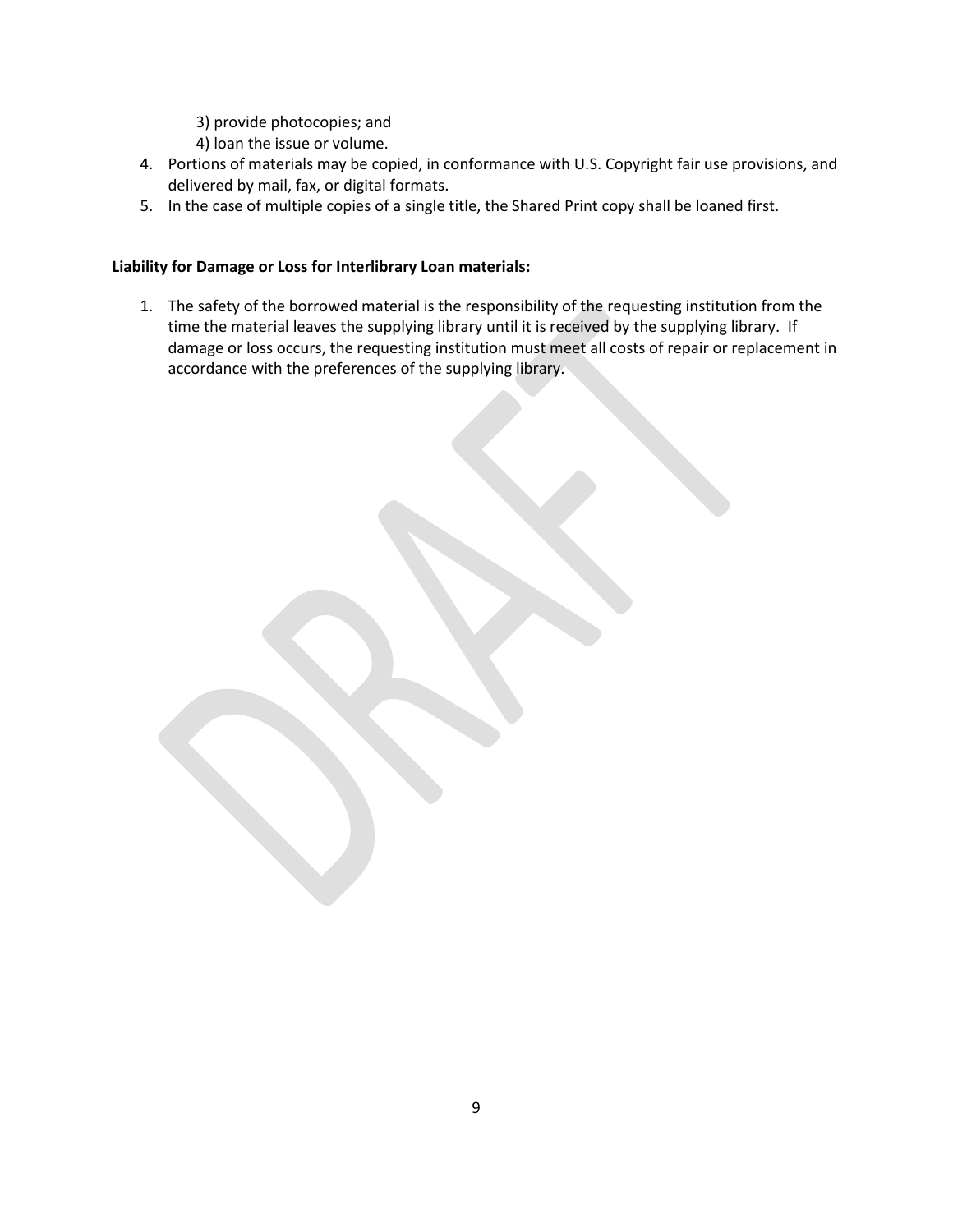# <span id="page-9-0"></span>**1c. Adopt the Bibliographic Standards for Shared Print Monographs (2-16-2011) provisionally**

#### **Recommendation**

The Task Force recommends that SOPAG and the Council of University Librarians provisionally endorse the Bibliographic Standards for Shared Print Monographs dated February 16, 2011. The task force recommends provisional endorsement now, such that planning for reclamation projects for existing shared print archiving activities can begin and such that proposed, prospective initiatives developed by CDC with bibliographer groups can get underway with some cataloging standards in place.

The task force further recommends that SOPAG appoint a nimble group to confirm and/or revise the standards for UC in conjunction with (or shortly following) the completion of the OCLC Pilot project for disclosure of shared print archiving in WorldCat. CDL Shared Print welcomes the opportunity to suggest individuals. The group should consist of CAMCIG representatives, CDL Shared Print, and campus representatives currently serving on a focus group with OCLC to define/confirm print archiving disclosure standards and functionality for journals.

#### **Related Recommendations**

OCLC is currently conducting a pilot project with selected WEST, CIC and UKRR members and other cataloging, resource sharing and shared print experts. With leadership from CRL Shared Print, UC CDL Shared Print, OCLC Research, OCLC Analytics and OCLC LHR development, the pilot will conclude in June 2011. An outcome of the pilot project will be detailed community specifications for use of separate OCLC Institution Symbols, Holdings Location Codes and LHRs, including use of the 583 field, to record print archiving commitments. The pilot will confirm functionality with existing resource sharing systems as well as batch processes to upload disclosed holdings. As part of the pilot, new Institution Symbols will be established for UC campuses and RLFs for shared print (see chart at the end of the February 16, 2011 standards.)

The standards were also prepared before the NGTS recommended a "good enough" bibliographic record standard but with a "good enough" standard in mind. A timeline for developing the systemwide "good enough" standard has not yet been issued. The intention is to keep the bibliographic elements to a bare minimum to support systemwide needs for access, collection analysis and reporting.

The recommendation is to endorse this standard provisionally, move forward with shared print initiatives using this standard, and review the bibliographic elements when a "good enough" standard has been endorsed. Changes to a minimal or foundational bibliographic record standard for UC should not affect other entries in the LHR to record archiving commitments (i.e. 583 field entries, institution symbols and location codes).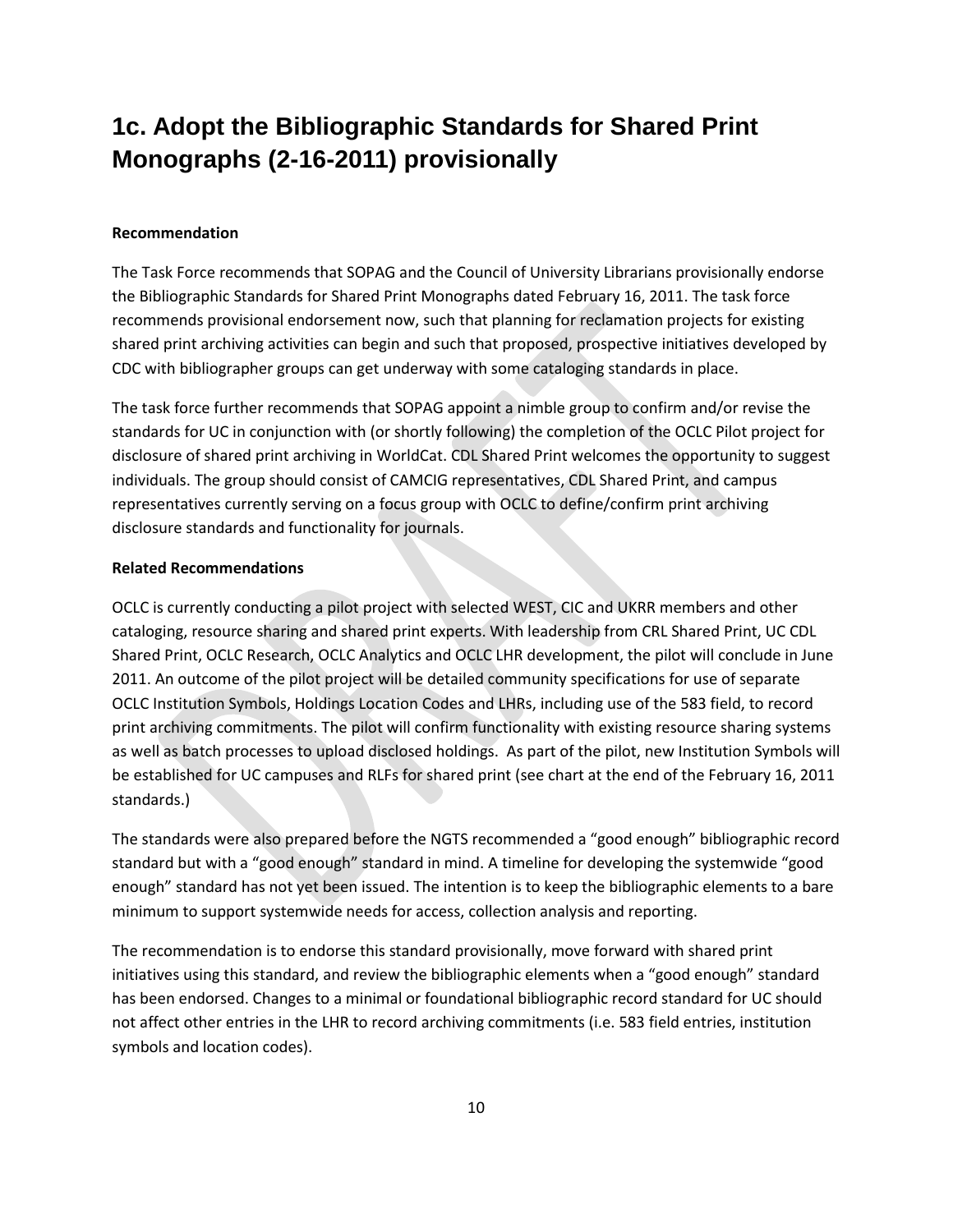#### **Next Steps**

A subsequent effort will be needed in UC to accomplish the following activities. This should be accomplished as quickly as possible (between May and August 2011) by the nimble team mentioned above.

- Confirm the 583 field entries on the LHR for prospectively acquired monographs (and journals, if appropriate).
- Confirm and/or define UC-specific 583 field entries on the LHR for retrospectively held shared print journals (WEST and non-WEST holdings)
- Define Holdings Location Codes with an ending " SP" at campuses that hold shared print in place resources (WEST Bronze Archives and any prospectively received monographs)
- Implement the Institution Symbols and Holdings Location Codes in Request. CDL Discovery and Delivery had indicated this is feasible. This would entail some programming to detect shared print resources (using the symbols and HLCs) and to prioritize such resources in rota lists, when campus duplicates exist.
- Plan for reclamation projects to migrate existing shared print holdings (in RLFs and at campuses) to the new standards

#### **Review process completed**

Two versions of the Bibliographic Standards are presented in this report. Developments in this area of shared print collection management are moving very quickly with OCLC and UC is on the forefront of these developments, hence the presentation of two versions. The recommendation is to adopt the 2-16- 2011 version provisionally now and to charge a nimble group to work through the next steps as outlined above.

The task force does not recommend inaction, but recommends endorsement of one set of standards now with appointment of a task force to make revisions in the same year (2011.) The revisions will be less extensive (and reclamation projects slightly smaller) if the more recent version is adopted now.

The review process that has been completed for each is described below.

**Bibliographic Standards for Shared Print Monographs 2-16-2011.** The SOPAG SPIP Task force  $\bullet$ recommends provisional adoption of this version. This version represents the most current thinking on the OCLC pilot for disclosure of shared print resources in OCLC. Because this area of shared print management (disclosure at the network-level) is developing so quickly in the broader research library community and with OCLC, this version has not been fully vetted within UC's all campus groups.

If implemented, this version would support network-level disclosure of UC's shared print resources, particularly those resources held in place, and it would facilitate visibility in resource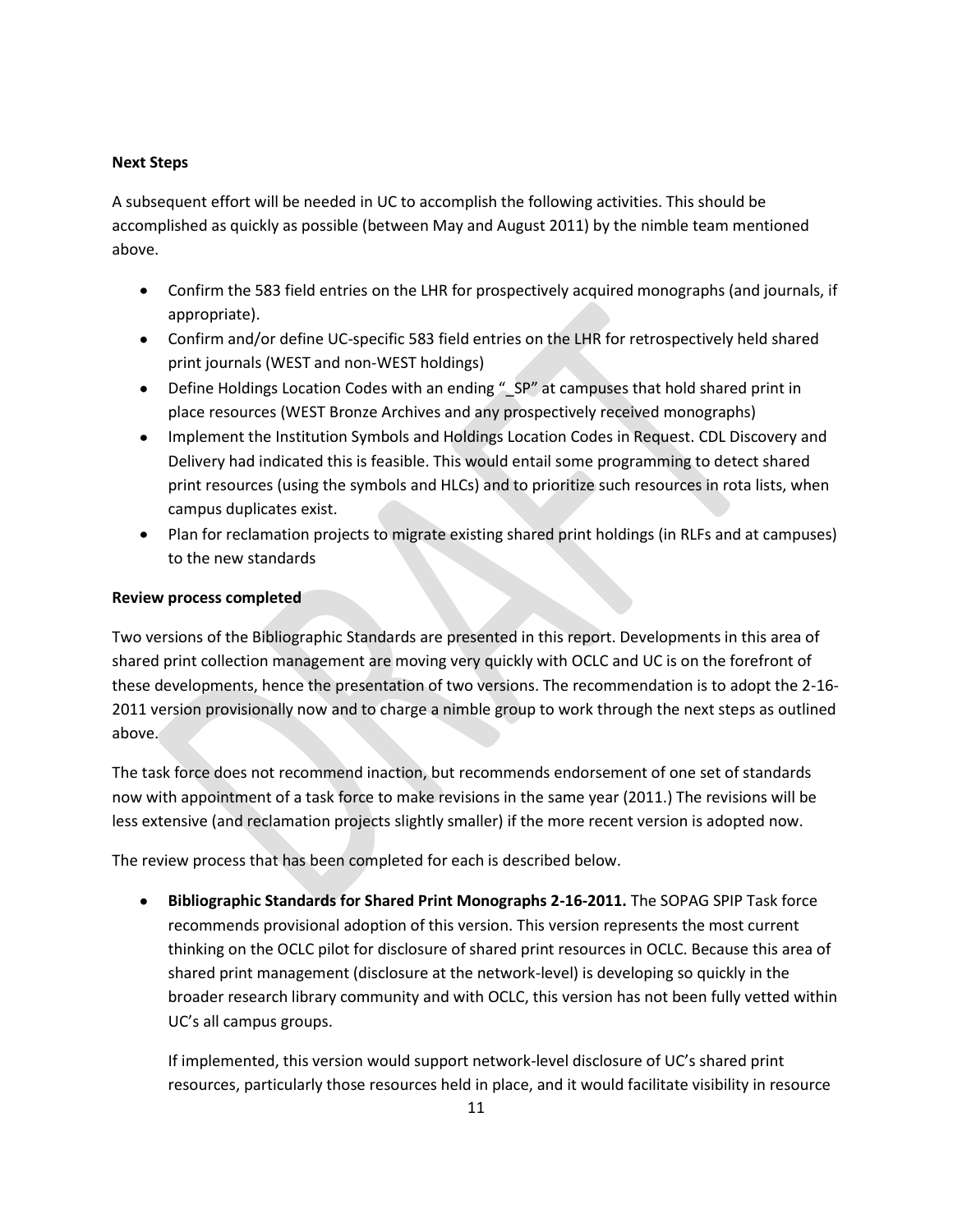sharing services. Users would be able to identify and access shared print resources, according to the common access policy. UC Campuses and other research libraries would also be able to readily consult shared print holdings and make informed collection management decisions.

While it is unlikely that the Institution Symbols and many of the 583 subfield entries would change, there may be a need to slightly revise this version of the standards between June and August 2011. The Task Force feels these revisions could be made in a spirit of continuous improvement of the standards, but that the core components are there and should be adopted provisionally, now.

**Bibliographic Standards for Shared Print Monographs 2-2-2011.** The SOPAG SPIP Task force has included this earlier version, as it is the version that was vetted through various all campus groups over some period of time. This version was originally written by a CAMCIG member in collaboration with members of the CDL Shared Print Steering Task Force (SPSTF) more than a year ago. It has been extensively reviewed and vetted. It generally represents current practice within UC for cataloging shared print resources using specific local notes fields, which facilitate statistical and ad hoc reporting. These standards support very basic disclosure in the local catalog where the resources are managed, but do not support network-level disclosure or resource sharing and do not capture sufficient information for other institutions to make informed collection management decisions. They are useful, as currently defined, and can be implemented immediately should SOPAG decide to endorse them instead of the 2-16-2011 version.

## **Timeline**

| April 2011      | SOPAG review, endorse provisionally (version 2-16-2011). Formulate a charge<br>with the next steps described above and discuss representation on the nimble<br>team with CDL Shared Print.                                                                                              |
|-----------------|-----------------------------------------------------------------------------------------------------------------------------------------------------------------------------------------------------------------------------------------------------------------------------------------|
| May-August 2011 | Nimble team revise/confirm UC-specific bibliographic standards for shared print<br>with the outcomes of the OCLC Pilot for disclosure of shared archiving<br>commitments.                                                                                                               |
| September 2011  | SOPAG endorse revised/confirmed bibliographic standards                                                                                                                                                                                                                                 |
| Sept.-Dec. 2011 | Reclamation projects for existing shared print collections and new shared print<br>collections (including WEST Archives and prospective monograph collecting<br>initiatives endorsed by CDC)                                                                                            |
| Sept.-Dec. 2011 | CDL Shared Print evaluate with HOTS/CAMCIG whether additional instructions<br>are needed at the bibliographic record level to align with a UC "good enough"<br>record standard, when adopted. Prepare amendments to the standard, as<br>needed, and seek endorsement through SOPAG/ULs. |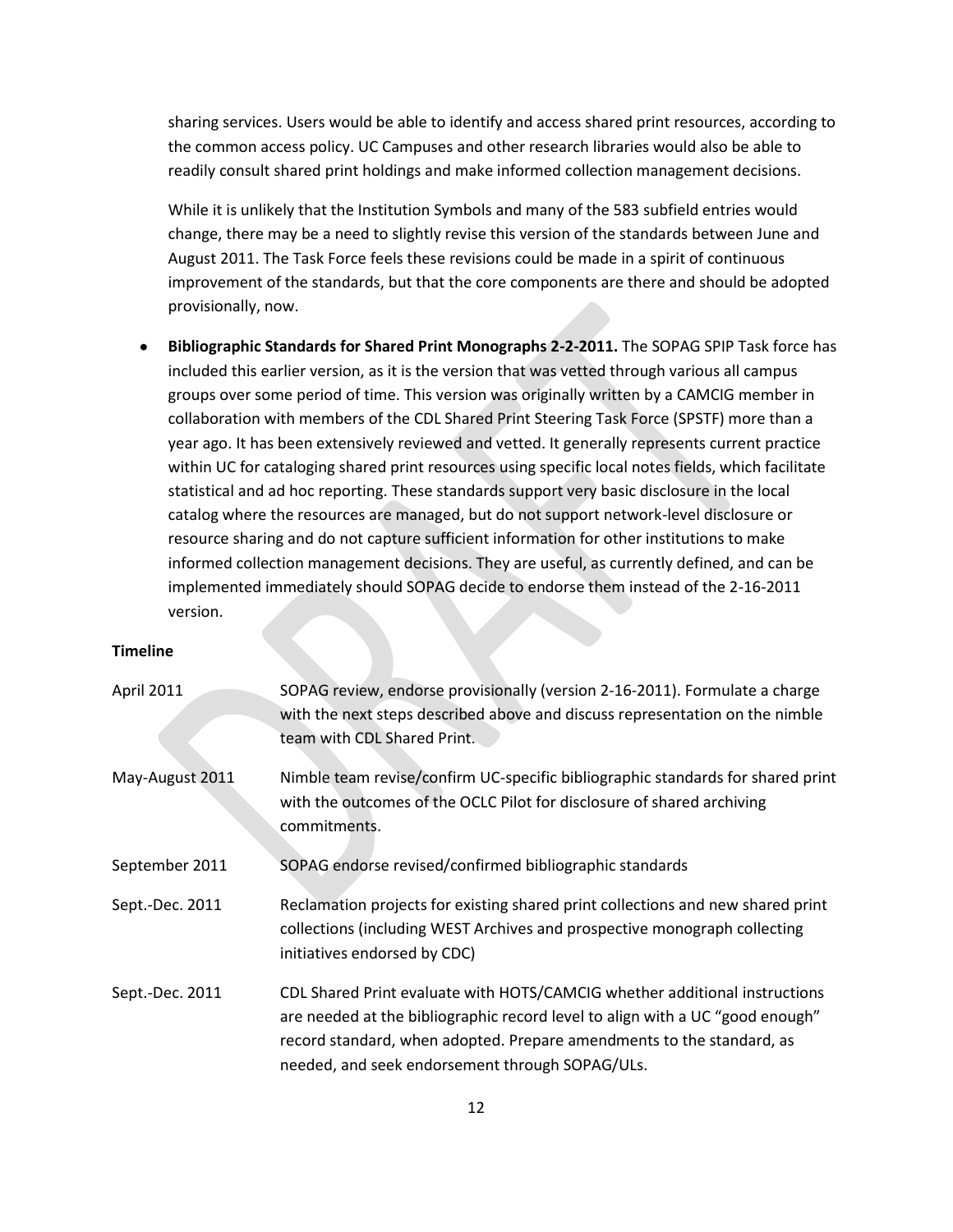## <span id="page-12-0"></span>**Bibliographic Standards for Shared Print Monographs (2-16-2011)**

Rev. February 16, 2011

Monographs acquired on an approved, formal shared monograph program are designated and disclosed as Shared Print monographs. The Shared Print monographs are disclosed as such and are subject to specific descriptive standards, retention commitments and access policies.

The following standards are used to

- disclose shared print monographs in catalogs
- **•** establish cataloging service requirements when working with vendors and
- prioritize cataloging efforts for shared print monographs in relation to other copies.

Additional standards are outlined for the acquisition of Shared Print monographs.

A managing campus or campuses are designated to handle Shared Print monographs. A managing campus catalogs the Shared Print materials according to these standards.

A lead cataloger is identified at a managing campus and is responsible for responding to day-to-day questions from campuses, storage facilities and vendors.

Changes to these standards are made by CDL Shared Print in consultation with HOTS.

## **I. Disclosure in Union Catalogs**

Shared Print monographs are disclosed in union catalogs (e.g. NextGenMelvyl, OCLC). The managing campus is responsible for ensuring disclosure in the union catalog.

Local holdings records (LHRs) must be created and included in OCLC for Shared Print monographs.

Shared Print monographs are disclosed as such to support discovery and collection management functions (functions in the user interface and the "back end") including:

- End-user discovery
- Identification of shared print resources in the context of other copies
- Network-level (regional, national, international) collection management decisions
- Preparation of lists of shared print monographs from the union catalog
- Assessment of shared print monographs in the context of other copies and formats

Shared Print monographs are disclosed in union catalogs by using:

- **•** Special OCLC Institution Symbols for Shared Print
- **Special Holdings Location Codes for Shared Print**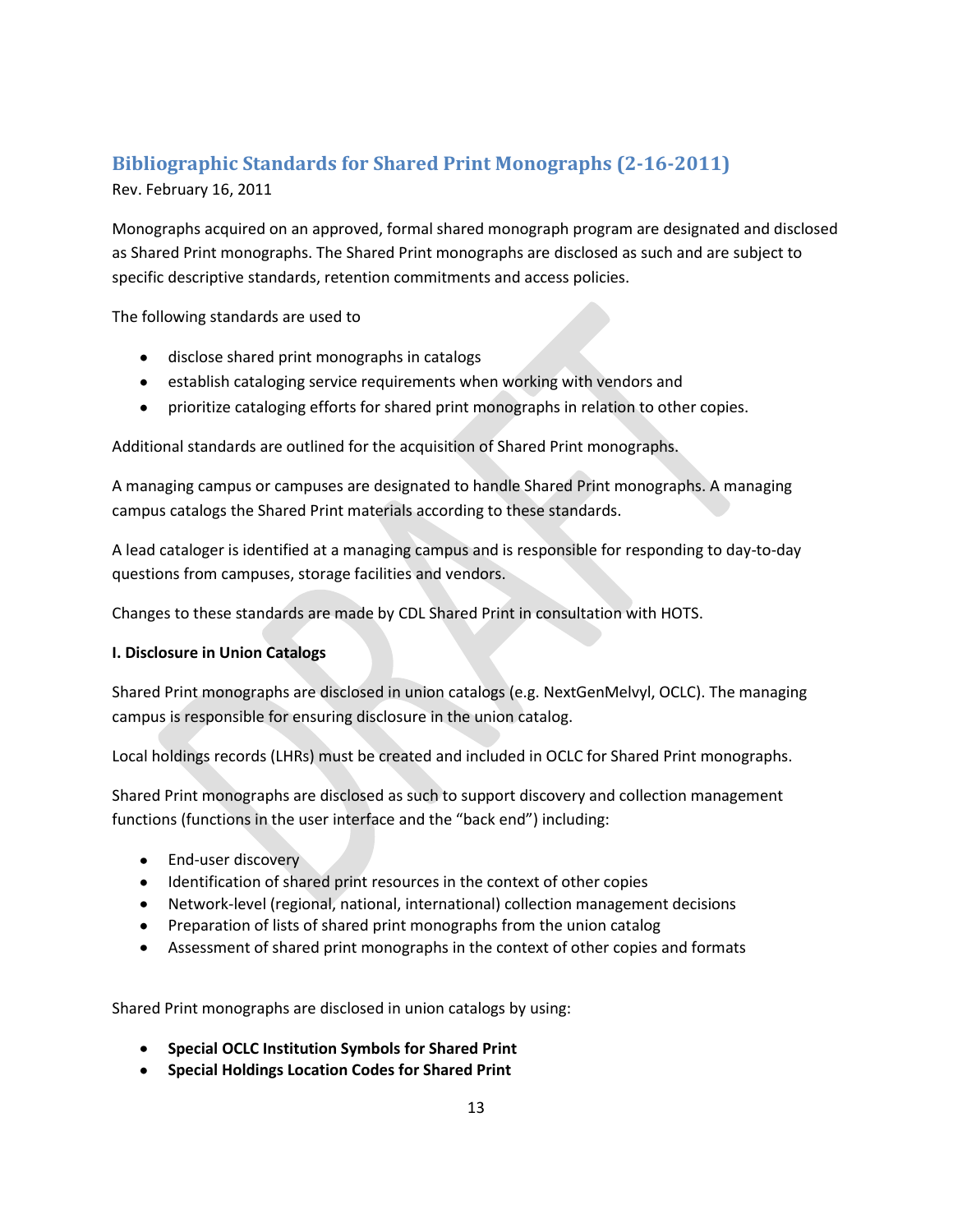## **Bibliographic data elements in the 583 field**

## **a. Bibliographic Elements in the 583 field**

Special bibliographic elements are used to identify specific items as shared print copies. Each element captures basic information about the collection, governing policies, retention commitments and preservation actions that pertain to the specific book. These bibliographic elements are populated for prospectively acquired monographs:

| <b>Subfield</b>         | <b>Term</b>                                                                          | <b>DESCRIPTION</b>                                                                                                                                                                                                                                                                                                                                                                                                                |  |  |
|-------------------------|--------------------------------------------------------------------------------------|-----------------------------------------------------------------------------------------------------------------------------------------------------------------------------------------------------------------------------------------------------------------------------------------------------------------------------------------------------------------------------------------------------------------------------------|--|--|
| \$a Action              | <b>Condition reviewed</b>                                                            | Assume that all prospectively acquired shared print<br>monographs are reviewed upon receipt for<br>condition and returned if damaged.                                                                                                                                                                                                                                                                                             |  |  |
| \$c Time/Date of Action | Date acquired or<br>received                                                         | <b>ISO</b> standard format                                                                                                                                                                                                                                                                                                                                                                                                        |  |  |
| \$f Authorization       | <b>UCL Shared Print</b><br>and<br>Anglophone Literature<br>or<br>Springer monographs | Repeatable. The first \$f contains "UCL Shared Print"<br>Add one additional \$f for the specific prospective<br>initiative statement (i.e., collection, e.g.<br>"Anglophone Literature" for the Canadian Poetry<br>and Fiction project/collection or "Springer<br>monographs"<br>Add an additional \$f if also contributed to another<br>network level shared print initiative (e.g. WEST, a<br>cloud sourcing partnership, etc.) |  |  |
| \$I Status              | Committed to archive<br>Undamaged                                                    | Repeatable. For prospectively acquired<br>monographs, add one \$I for each status:<br>"committed to archive" and "undamaged".                                                                                                                                                                                                                                                                                                     |  |  |
| \$i Method of Action    | Volume-level validation                                                              | For prospectively acquired monographs, assume<br>volume validation is achieved as new books are<br>reviewed upon receipt                                                                                                                                                                                                                                                                                                          |  |  |
| \$j Site of Action      | <b>MERSP</b><br>or<br>HH <sub>0</sub><br>or<br><b>ZAPSP</b>                          | For shared print in place, use the special campus<br>OCLC Institution Symbol for Shared Print in Place.<br>Example: MERSP for UCMerced Springer Shared                                                                                                                                                                                                                                                                            |  |  |

## **Table 1: Shared Print Bibliographic Elements (583 field)**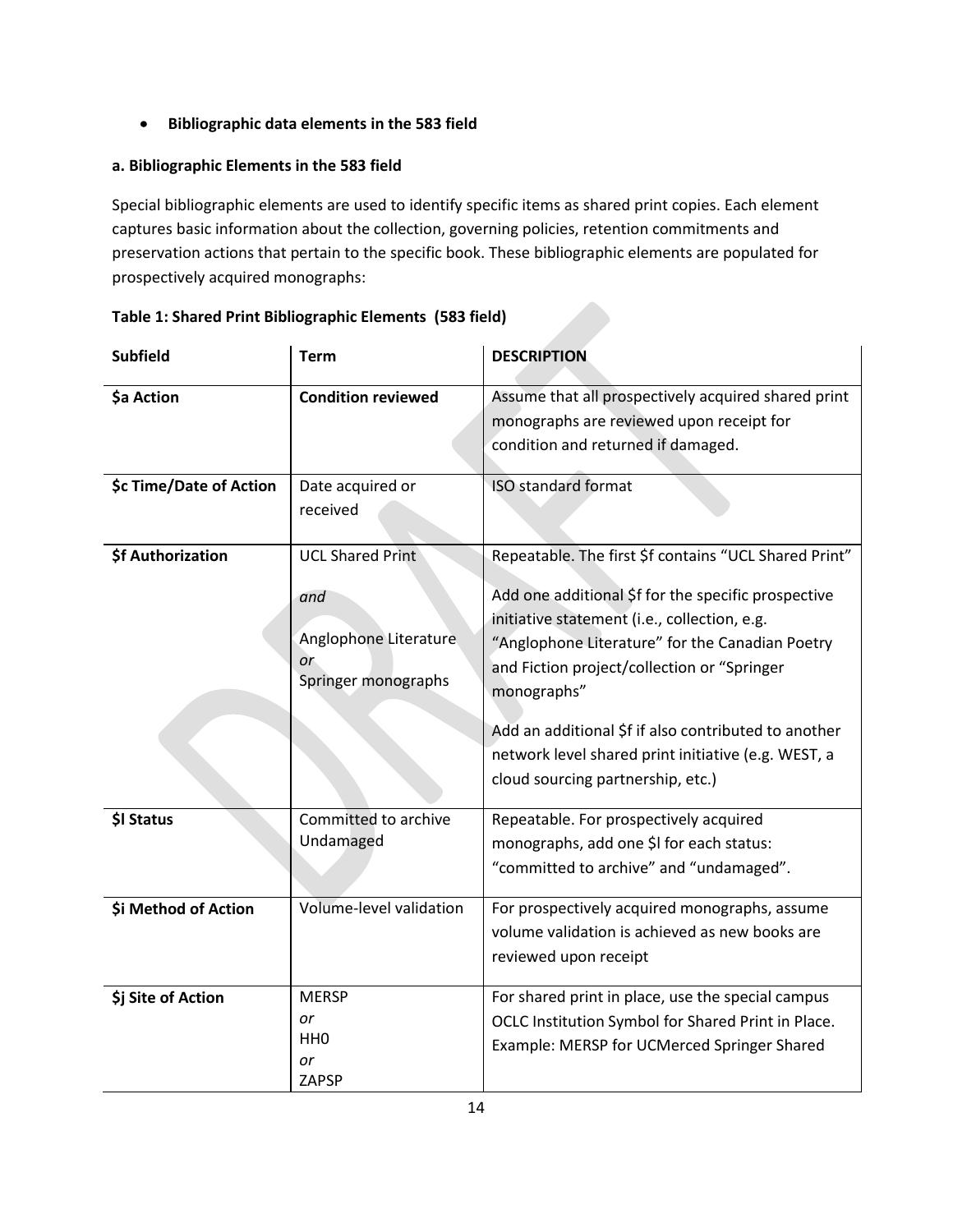|                                    |                                             | Print in Place collection.                                                                                                                                                                                                                                |
|------------------------------------|---------------------------------------------|-----------------------------------------------------------------------------------------------------------------------------------------------------------------------------------------------------------------------------------------------------------|
|                                    |                                             | For shared print in an RLF, use the special RLF OCLC<br>Institution Symbol for Shared Print (HHO for SRLF or<br>ZAPSP for NRLF.)                                                                                                                          |
| \$u Uniform Resource<br>Identifier | <insert url=""></insert>                    | Link to the Shared Print in Place Policy for<br><b>Prospective Collections</b>                                                                                                                                                                            |
| \$2 Source of Term                 |                                             |                                                                                                                                                                                                                                                           |
| \$3 Materials Specified            |                                             |                                                                                                                                                                                                                                                           |
| \$5 Institution to which           | <b>MERSP</b>                                | MARC Organization code. For shared print in place,                                                                                                                                                                                                        |
| the field applies                  | or<br>HH <sub>0</sub><br>or<br><b>ZAPSP</b> | use the special campus OCLC Institution Symbol for<br>Shared Print in Place. Example: MERSP for<br><b>UCMerced Shared Print in Place.</b><br>For shared print in an RLF, use the special RLF OCLC<br>Institution Symbol for Shared Print (HHO for SRLF or |
|                                    |                                             | ZAPSP for NRLF.)                                                                                                                                                                                                                                          |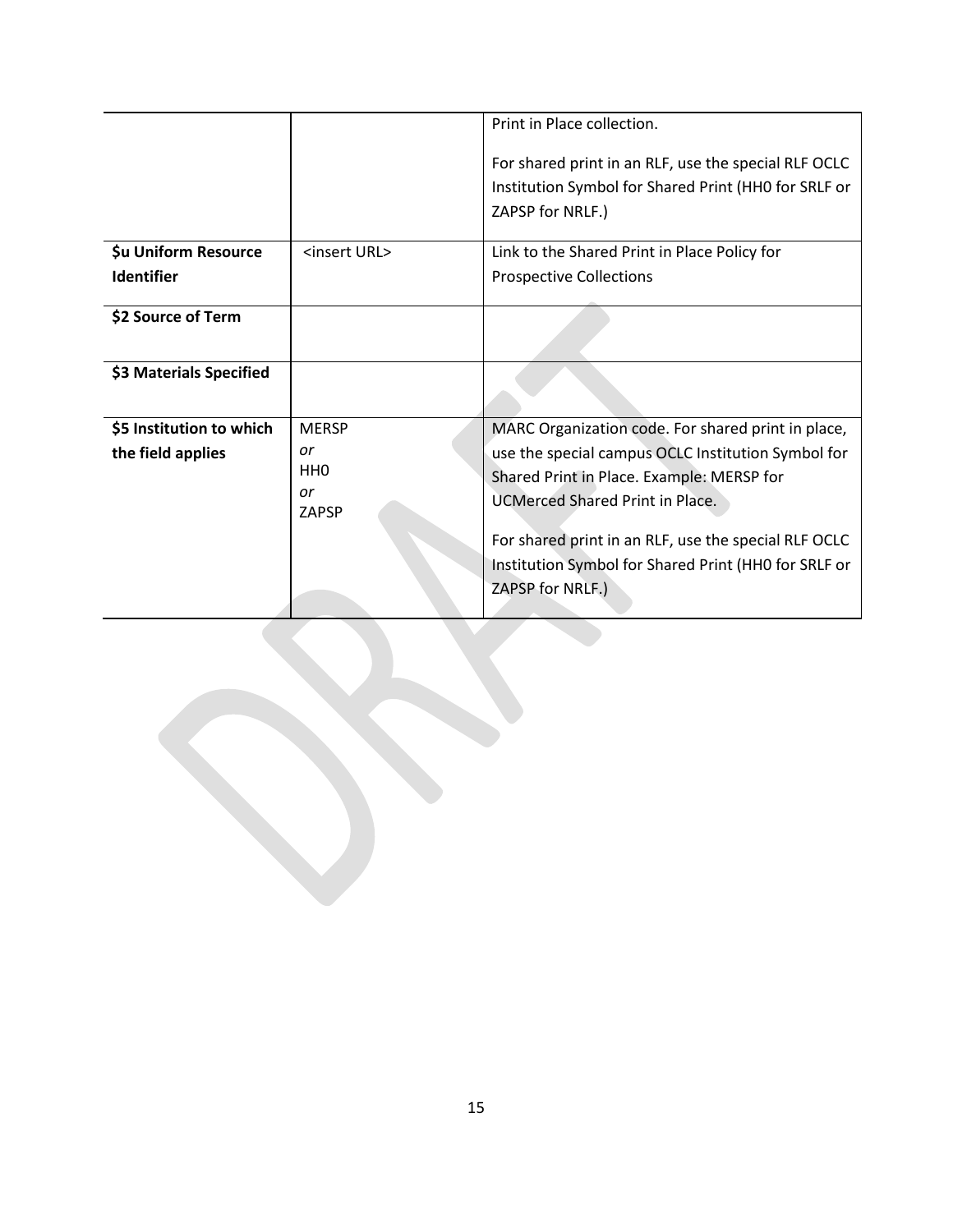## **b. OCLC Institution Symbols and Holdings Location Codes**

OCLC Institution symbols and holdings location codes are used to identify shared print material at the institution and collection level.

The application of holdings symbols and location codes depends upon where the monograph is received and ultimately shelved. Shared Print monographs may be received and held in place (at a campus/university). Shared Print in Place may be interfiled among the libraries' general collections. A shared print monograph may also be moved from a campus/university to an off-site facility after some time. And finally, shared monographs may also be acquired by a campus/university and shipped directly from a provider to an off-site facility.

In each case, OCLC Institution Symbols and location codes are applied as follows. See Appendix A for a list of OCLC Holdings Symbols for Shared Print in Place and in RLFs

| <b>SCENARIO</b>                                                                                               | <b>OCLC INSTITUTION</b><br><b>SYMBOL</b>                                                                                                                                                       | <b>HOLDINGS LOCATION</b><br><b>CODE</b>                                                                                                                                                                                                                  | <b>EXAMPLES</b>                                                                                                                                               |
|---------------------------------------------------------------------------------------------------------------|------------------------------------------------------------------------------------------------------------------------------------------------------------------------------------------------|----------------------------------------------------------------------------------------------------------------------------------------------------------------------------------------------------------------------------------------------------------|---------------------------------------------------------------------------------------------------------------------------------------------------------------|
| <b>Shared Print in</b><br>place                                                                               | Special campus symbol<br>for shared print in place                                                                                                                                             | Each campus will define<br>code(s) and fields based<br>on local ILS. The terms<br>should include a space and<br>SP ("SP") as the last<br>characters to facilitate<br>resource sharing. The rota<br>lists for Request require<br>these last 3 characters. | Symbol: MERSP<br>Location Code:<br><b>MAIN SP</b>                                                                                                             |
| <b>Shared Print in</b><br>Place copies are<br>moved from a<br>library to an off-<br>site shelving<br>facility | <b>RLF Shared Print symbol</b><br>561 ownership and<br>custodial responsibility<br>include the special<br>campus shared print in<br>place symbol to track<br>history of campus<br>contribution | For the campus, not<br>relevant<br>For the RLF, RLF holdings<br>location code for shared<br>print                                                                                                                                                        | Symbol: ZAPSP<br>Location code:<br><b>NRUCL SP</b><br>On LHR, include<br>561 CUYSP<br>(Example: Shared<br><b>Print in Place</b><br>moves from UCB to<br>NRLF) |

## **Table 2: Shared Print Scenarios, Institution Symbols and Holdings Location Codes**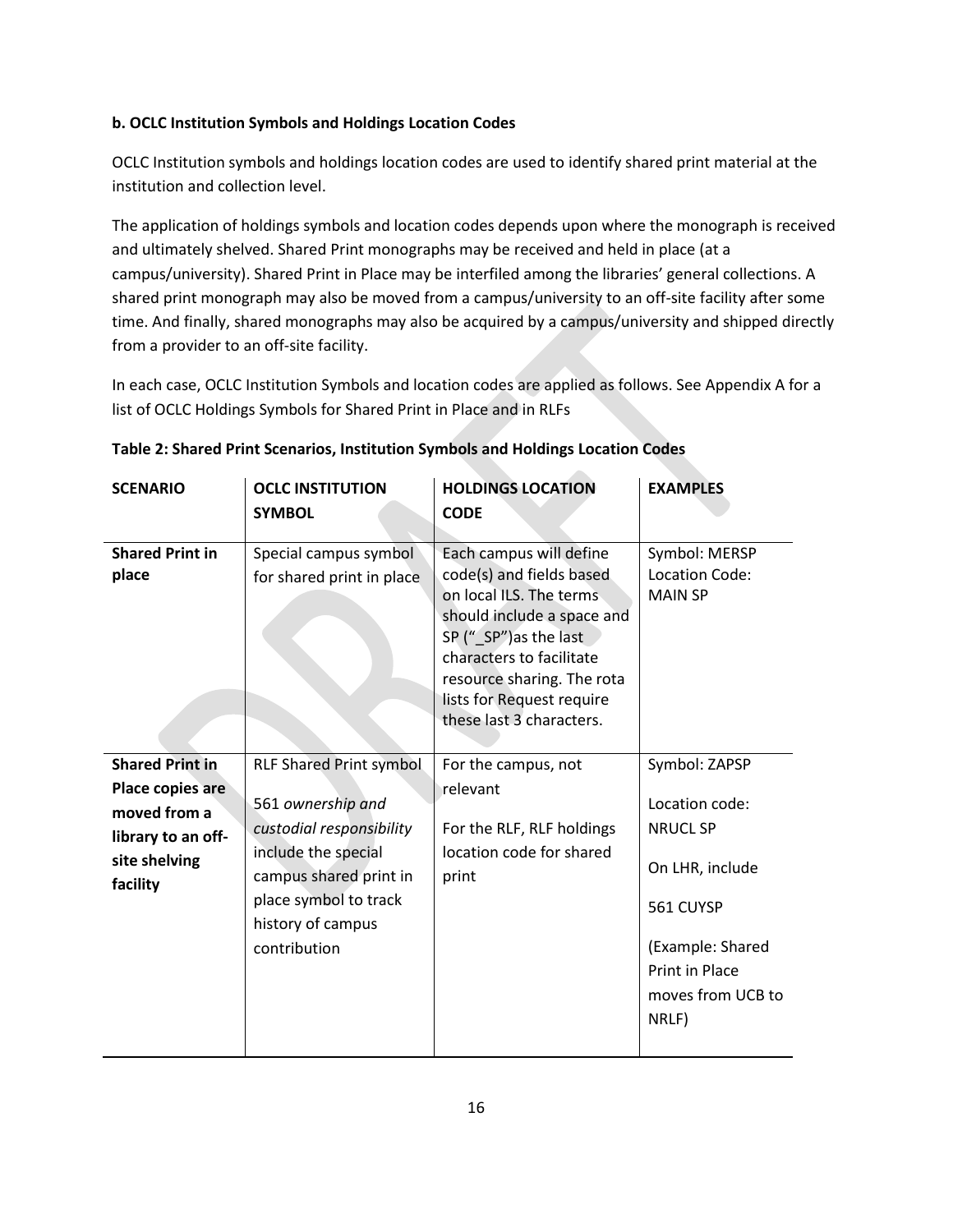#### **II. Disclosure in Local Catalogs**

The managing library may elect to include Shared Print bibliographic records in the local OPAC and ILS. However, records are not distributed to other local OPACs or ILSs.

## **III. Services from Third Parties/Vendors**

The Libraries value and prefer vendor supplied records and shelf ready services. This section describes the requirements for third-party supplied records and the process for supplying records.

## **a. Bibliographic Elements**

Third parties/vendors will supply the best available OCLC MARC21 monographic record at time of shipment. The record must include a Library of Congress Classification call number as well as the special bibliographic elements for Shared Print outlined in Section 1. Subject analysis is preferred. Each record must include an OCLC number as a match point to overlay acquisitions/cataloging data. In the case where no OCLC record exists or the record does not meet the above outlined standards, the managing campus may create original catalog records or arrange for a third party/vendor to supply them according to the standards. Bibliographic record maintenance is the responsibility of the managing campus.

Though authority work is not required for shared print monographs, the managing campus will need to publicly disclose whether they are (or are not) handling authority work. Name and subject authority records are encouraged. It is assumed the managing campus staff will manage the process of sending and/or receiving records with a vendor, if outsourced (e.g. Backstage Library Works)

## **b. Process for supplying records and including records in catalogs**

Bibliographic records are supplied to either the library that receives the physical items or to an RLF (shelf ready). The method of getting records into union catalogs may vary based on each book vendor's capabilities. UC Libraries prefer vendors that have the capacity to supply records directly to OCLC. The library that acquires the shared print monographs is responsible for making arrangements with the vendor.

The following scenarios are possible:

**i. The vendor ships the items** *and* **supplies catalog records to the managing libraries. Some are kept on site as Shared Print in Place and some are sent to an RLF. The Libraries load the records into the union catalog**.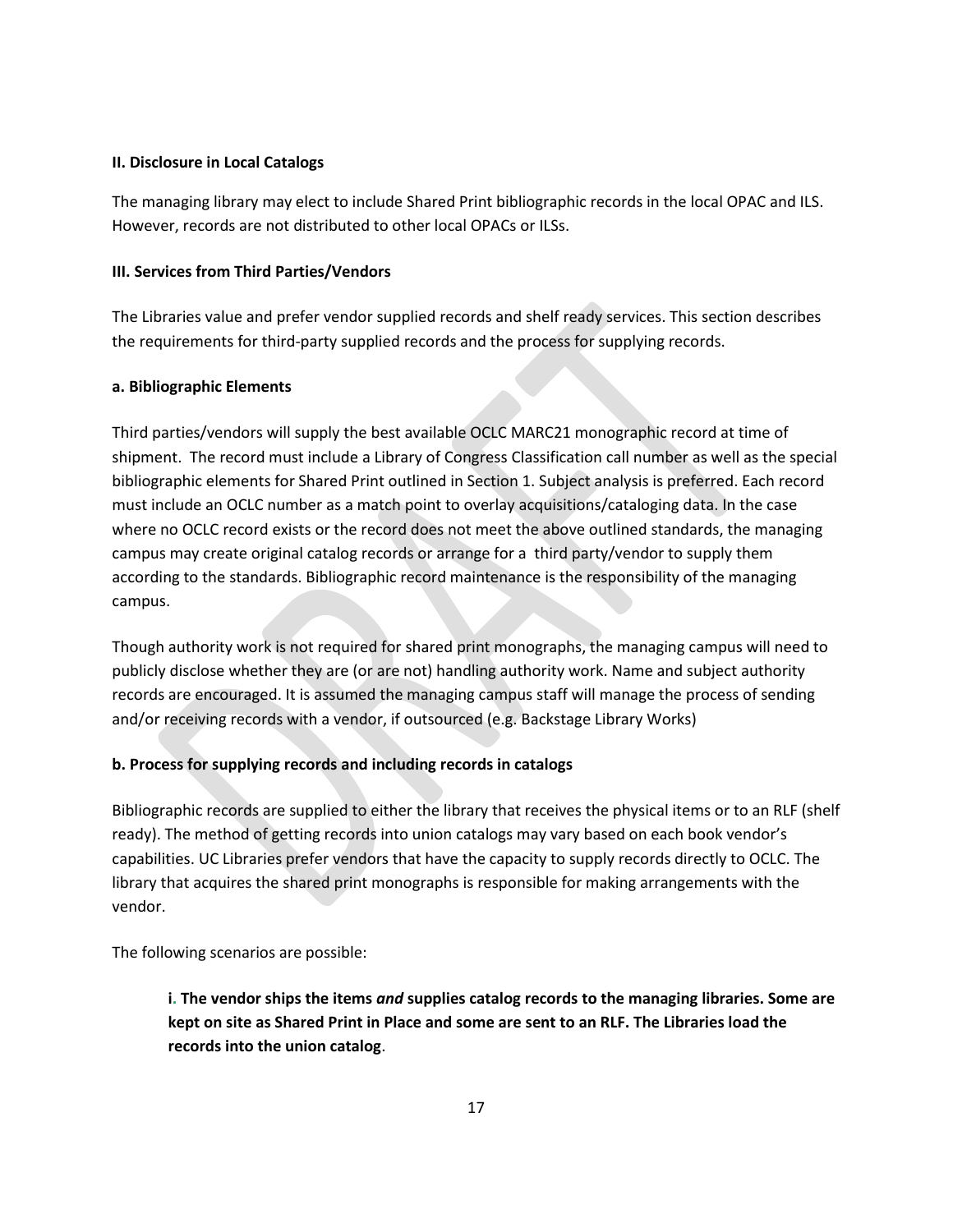- The vendor ships items including physical processing (i.e. spine label, property stamps, barcode, security tape, shared print markings) to the library(ies).
- Library staff check in the items.
- The campus(es) that is responsible for the acquisitions control is responsible for the  $\bullet$ catalog records (i.e., ensuring quality, completeness of cataloging, shared print disclosure), getting the records into the union catalog, setting holdings and loading records into local campus ILS.

**ii. The vendor ships items but does not supply catalog records to the managing libraries. Some are kept on site as Shared Print in Place and some are sent to an RLF. The libraries supply catalog records to the union catalog.**

- The vendor ships items including physical processing (i.e. spine label, property stamps, barcode, security tape, shared print markings) to the library(ies).
- Library staff check in the items.
- Library staff catalog the items for Shared Print in Place or for storage in RLF, as  $\bullet$ appropriate.

## **IV. Enhanced Services**

The Libraries value the efforts of researchers and others to enhance descriptive records with additional metadata. Records supplied by vendors and third parties must be supplied free of restrictions on future use and enhancement.

## **V. Prioritization and Timing of Records**

Because other libraries depend upon the shared print collections when making purchasing decisions, cataloging effort for Shared Print monographs takes priority over cataloging efforts for all other standard monograph cataloging.

Shared Print monographs in Area Studies must be cataloged and disclosed in union catalogs within three (3) months of receipt.

Shared Print monographs supplied by a primary monograph vendor must be cataloged and disclosed in union catalogs within one month of receipt.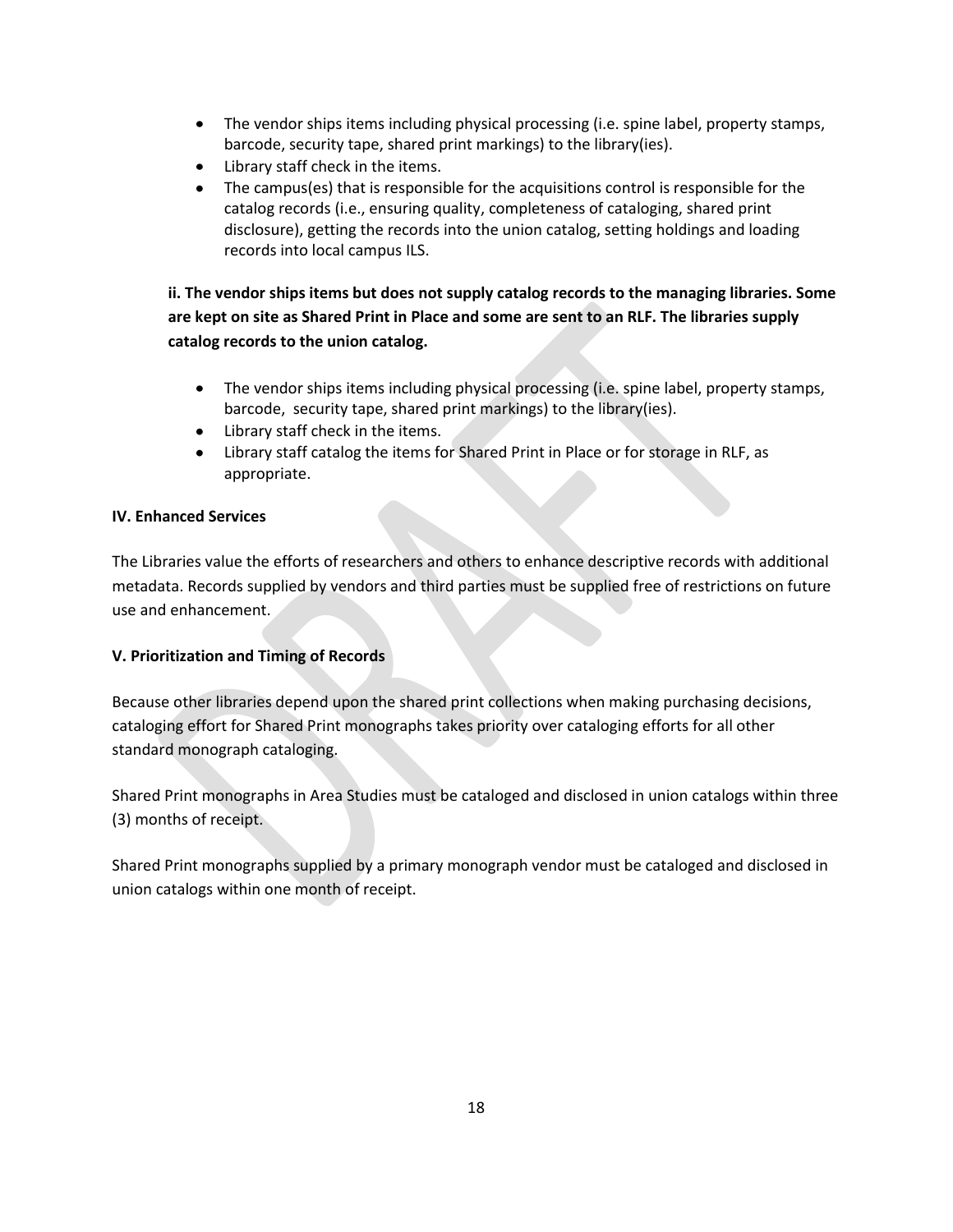## **Appendix A: OCLC Institution symbols, including Shared Print in Place and in RLFs**

|                                                    |                                                                                                                                                                                                                                                                                                                                              | ILL Supplier/Non-                                                                                                                                                        |
|----------------------------------------------------|----------------------------------------------------------------------------------------------------------------------------------------------------------------------------------------------------------------------------------------------------------------------------------------------------------------------------------------------|--------------------------------------------------------------------------------------------------------------------------------------------------------------------------|
| Institution name                                   |                                                                                                                                                                                                                                                                                                                                              | <b>Supplier</b>                                                                                                                                                          |
|                                                    |                                                                                                                                                                                                                                                                                                                                              |                                                                                                                                                                          |
|                                                    |                                                                                                                                                                                                                                                                                                                                              | Supplier                                                                                                                                                                 |
|                                                    |                                                                                                                                                                                                                                                                                                                                              |                                                                                                                                                                          |
|                                                    |                                                                                                                                                                                                                                                                                                                                              |                                                                                                                                                                          |
|                                                    |                                                                                                                                                                                                                                                                                                                                              |                                                                                                                                                                          |
|                                                    |                                                                                                                                                                                                                                                                                                                                              |                                                                                                                                                                          |
|                                                    |                                                                                                                                                                                                                                                                                                                                              |                                                                                                                                                                          |
|                                                    |                                                                                                                                                                                                                                                                                                                                              | <b>Supplier</b>                                                                                                                                                          |
|                                                    | Davis                                                                                                                                                                                                                                                                                                                                        | Supplier                                                                                                                                                                 |
| SCP records at UCD                                 | Davis                                                                                                                                                                                                                                                                                                                                        |                                                                                                                                                                          |
| <b>Shared Print in Place at UCD</b>                | <b>Davis</b>                                                                                                                                                                                                                                                                                                                                 | <b>Supplier</b>                                                                                                                                                          |
| <b>UCD Mabie Law Library</b>                       | Davis                                                                                                                                                                                                                                                                                                                                        |                                                                                                                                                                          |
| <b>UCD Health Sciences Library</b>                 | Davis                                                                                                                                                                                                                                                                                                                                        |                                                                                                                                                                          |
| University of California, Irvine (includes CIM and |                                                                                                                                                                                                                                                                                                                                              |                                                                                                                                                                          |
| WB1 materials?)                                    | Irvine                                                                                                                                                                                                                                                                                                                                       | Supplier                                                                                                                                                                 |
| SCP records at UCI                                 | Irvine                                                                                                                                                                                                                                                                                                                                       |                                                                                                                                                                          |
| <b>Shared Print in Place at UCI</b>                | <b>Irvine</b>                                                                                                                                                                                                                                                                                                                                | <b>Supplier</b>                                                                                                                                                          |
| University of California, Los Angeles              | Los Angeles                                                                                                                                                                                                                                                                                                                                  | Supplier                                                                                                                                                                 |
| <b>UCLA Film and Television Archive</b>            | Los Angeles                                                                                                                                                                                                                                                                                                                                  |                                                                                                                                                                          |
| <b>UCLA Ethnomusiology Archive</b>                 | Los Angeles                                                                                                                                                                                                                                                                                                                                  |                                                                                                                                                                          |
| <b>SCP records at UCLA</b>                         | Los Angeles                                                                                                                                                                                                                                                                                                                                  |                                                                                                                                                                          |
| <b>Shared Print in Place at UCLA</b>               |                                                                                                                                                                                                                                                                                                                                              | <b>Supplier</b>                                                                                                                                                          |
| University of California, Merced                   | <b>Merced</b>                                                                                                                                                                                                                                                                                                                                | Supplier                                                                                                                                                                 |
| SCP records at UCM                                 | Merced                                                                                                                                                                                                                                                                                                                                       |                                                                                                                                                                          |
|                                                    | University of California, Berkeley (includes RQE and<br>RQK)<br><b>UCB Law School</b><br><b>UCB Institute of Govt Studies</b><br><b>UCB Institute of Transportation</b><br><b>UCB Water Resources Center Archives</b><br><b>SCP records at UCB</b><br><b>Shared Print in Place at UCB</b><br>University of California, Davis General Library | <b>Campus</b><br><b>Berkeley</b><br><b>Berkeley</b><br><b>Berkeley</b><br><b>Berkeley</b><br><b>Berkeley</b><br><b>Berkeley</b><br><b>Berkeley</b><br><b>Los Angeles</b> |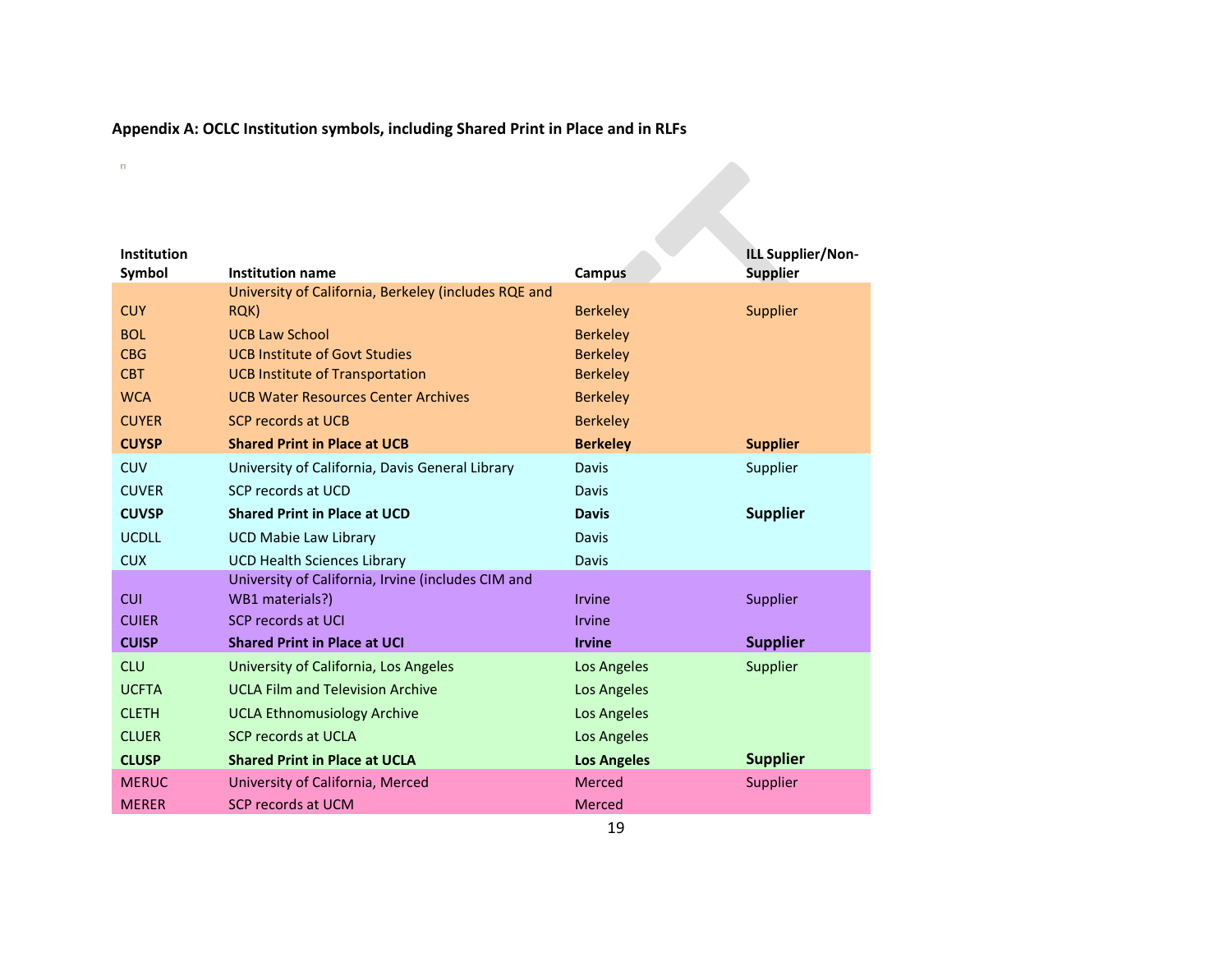| <b>Institution</b><br>Symbol | <b>Institution name</b>                       | Campus               | ILL Supplier/Non-<br><b>Supplier</b> |
|------------------------------|-----------------------------------------------|----------------------|--------------------------------------|
| <b>MERSP</b>                 | <b>Shared Print in Place at UCM</b>           | <b>Merced</b>        | <b>Supplier</b>                      |
| <b>CRU</b>                   | University of California, Riverside           | Riverside            | Supplier                             |
| <b>CRUER</b>                 | <b>SCP records at UCR</b>                     | Riverside            |                                      |
| <b>CRUSP</b>                 | <b>Shared Print in Place at UCR</b>           | <b>Riverside</b>     | <b>Supplier</b>                      |
| <b>CUS</b>                   | University of California, San Diego           | San Diego            | <b>Supplier</b>                      |
| <b>CUSER</b>                 | <b>SCP records at UCSD</b>                    | San Diego            |                                      |
| <b>CUSSP</b>                 | <b>Shared Print in Place at UCSD</b>          | <b>San Diego</b>     | <b>Supplier</b>                      |
| <b>CUN</b>                   | University of California, San Francisco       | <b>San Francisco</b> | <b>Supplier</b>                      |
| <b>SFGHM</b>                 | San Francisco General Hospital Medical Center | San Francisco        |                                      |
| <b>CUNER</b>                 | <b>SCP records at UCSF</b>                    | <b>San Francisco</b> |                                      |
| <b>CUNSP</b>                 | <b>Shared Print in Place at UCSF</b>          | <b>San Francisco</b> | <b>Supplier</b>                      |
| <b>CUT</b>                   | University of California, Santa Barbara       | Santa Barbara        | <b>Supplier</b>                      |
| <b>CUTER</b>                 | <b>SCP records at UCSB</b>                    | Santa Barbara        |                                      |
| <b>CUTSP</b>                 | <b>Shared Print in Place at UCSB</b>          | Santa Barbara        | <b>Supplier</b>                      |
| <b>CUZ</b>                   | University of California, Santa Cruz          | Santa Cruz           | Supplier                             |
| <b>CUZER</b>                 | SCP records at UCSC                           | Santa Cruz           |                                      |
| <b>CUZSP</b>                 | <b>Shared Print in Place at UCSC</b>          | <b>Santa Cruz</b>    | <b>Supplier</b>                      |
| ZAP                          | <b>NRLF</b>                                   | <b>RLF</b>           | <b>Supplier</b>                      |
| <b>ZAPSP</b>                 | <b>NRLF Shared Print</b>                      | <b>RLF</b>           | <b>Supplier</b>                      |
| <b>ZAS</b>                   | <b>SRLF</b>                                   | <b>RLF</b>           | <b>Supplier</b>                      |
| <b>HHO</b>                   | <b>SRLF Shared Print</b>                      | <b>RLF</b>           | <b>Supplier</b>                      |
| <b>CDLER</b>                 | Mass digitization records for all UC          | <b>CDL</b>           |                                      |
|                              |                                               |                      |                                      |

 $\overline{\mathbf{u}}$  . The state  $\overline{\mathbf{u}}$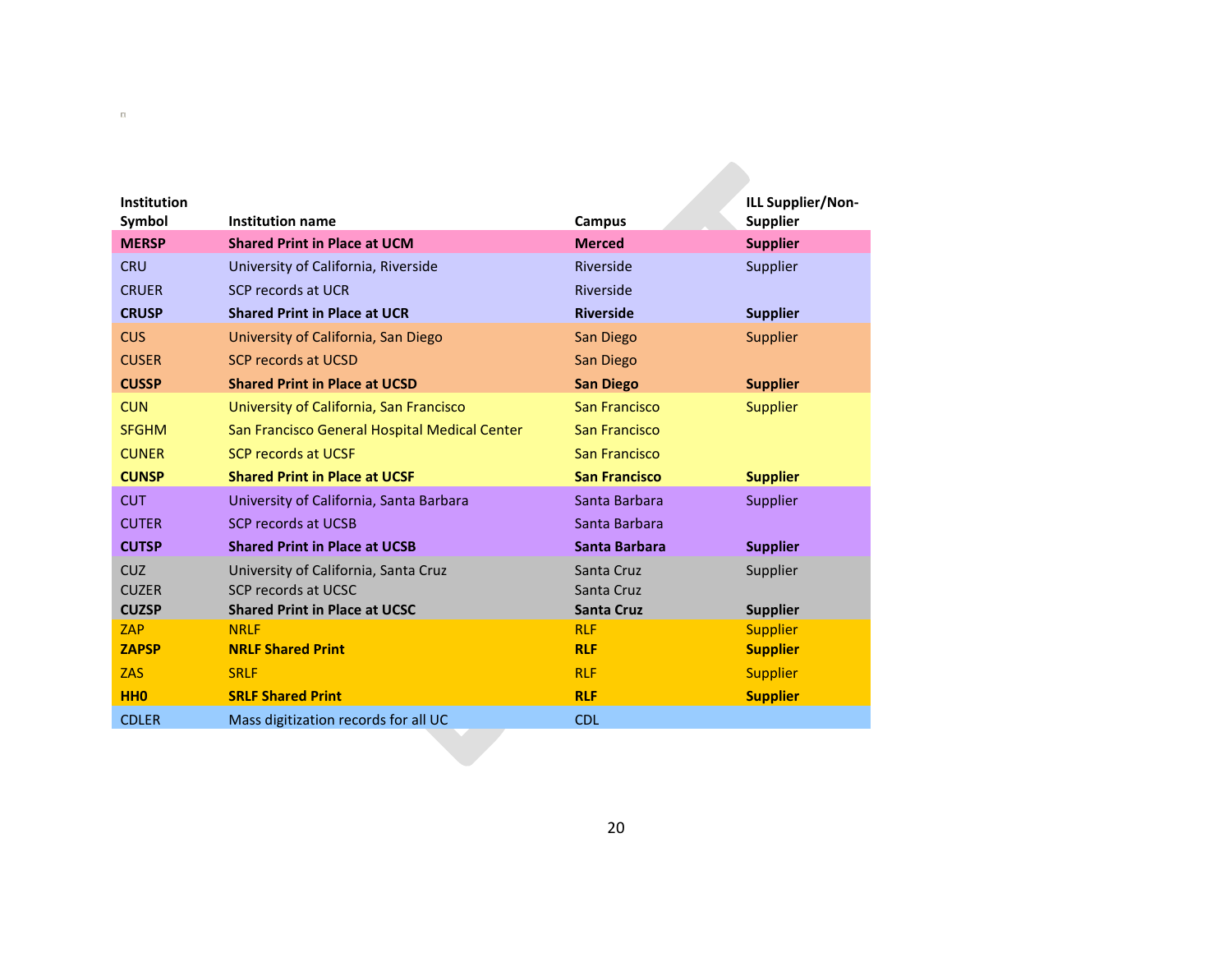## <span id="page-20-0"></span>**Bibliographic Standards for Shared Print Monographs (2-2-2011)**

Rev. February 2, 2011

Monographs acquired on an approved, formal shared monograph program are designated and disclosed as Shared Print monographs. The Shared Print monographs are disclosed as such and are subject to specific descriptive standards, retention commitments and access policies.

The following standards are used to

- disclose shared print monographs in catalogs
- **•** establish cataloging service requirements when working with vendors and
- prioritize cataloging efforts for shared print monographs in relation to other copies.

Additional standards are outlined for the acquisition of Shared Print monographs.

A managing campus or campuses are designated to handle Shared Print monographs. A managing campus catalogs the Shared Print materials according to these standards.

A lead cataloger is identified at a managing campus and is responsible for working with the Resource Liaison for the program to respond to day-to-day questions from campuses, storage facilities and vendors.

Changes to these standards are made by CDL Shared Print in consultation with HOTS.

## **I. Disclosure in Union Catalogs**

Shared Print monographs are disclosed in union catalogs (e.g. NextGenMelvyl, OCLC). The managing campus is responsible for ensuring disclosure in the union catalog.

Shared Print monographs are disclosed as such to support discovery and collection management functions (functions in the user interface and the "back end") including:

- End-user discovery
- Identification of shared print resources in the context of other copies
- Network-level (regional, national, international) collection management decisions
- Preparation of lists of shared print monographs from the union catalog
- Assessment of shared print monographs in the context of other copies and formats

Shared Print monographs are disclosed in union catalogs by using:

- **bibliographic data elements**
- **local data elements**
- **OCLC holdings symbols**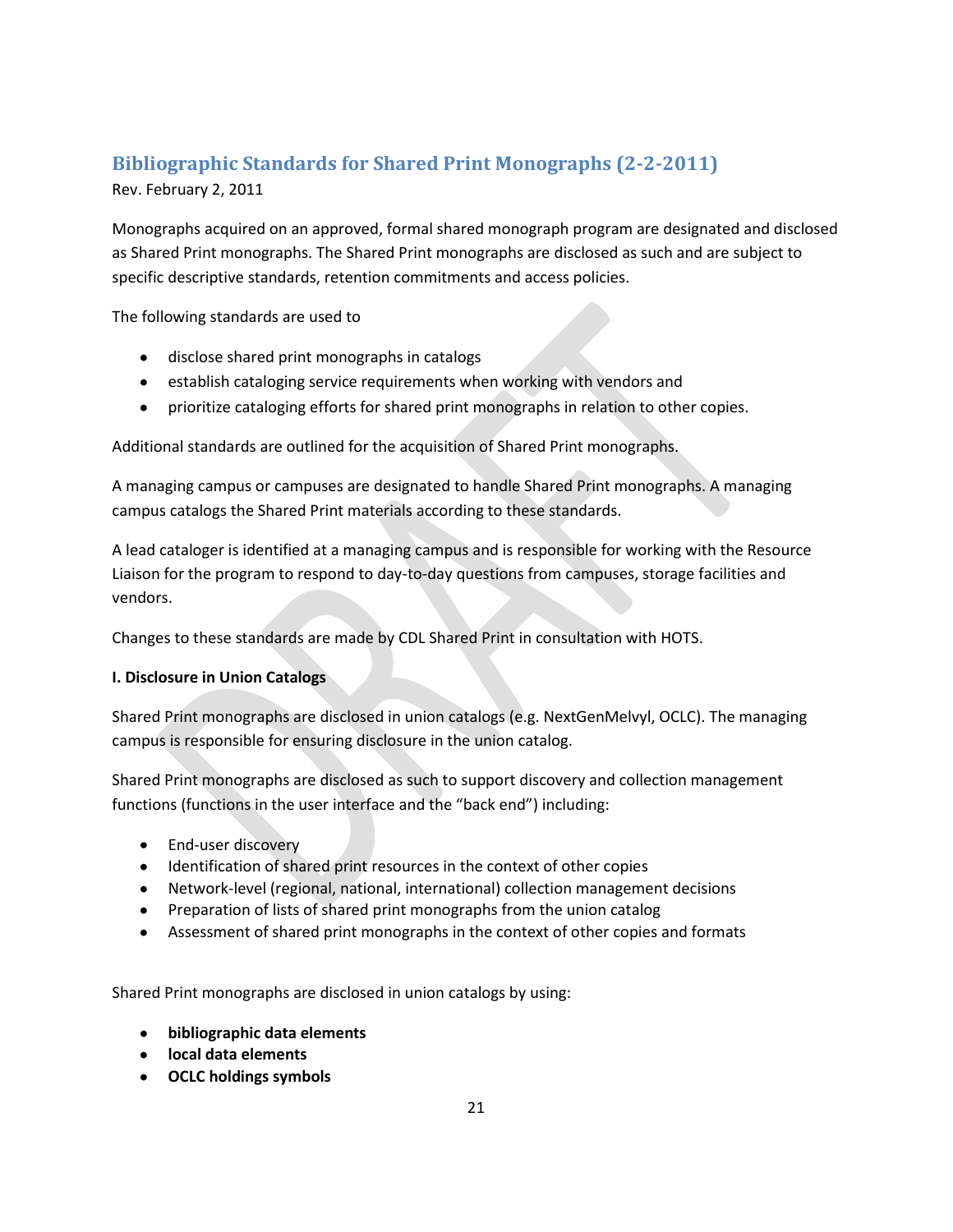## **a. Bibliographic Elements**

Special bibliographic elements are used to identify specific items as shared print copies. Each element captures basic information about the collection, governing policies, retention commitments and preservation actions that pertain to the specific book. These bibliographic elements are populated:

| <b>BIBLIOGRAPHIC</b>                                                                                                            | <b>TERM/DESCRIPTION</b>                                                                                                                                                                                                                                                       | <b>EXAMPLES</b>                                                                                                                                                                                                                                                                                                                                                                                               |
|---------------------------------------------------------------------------------------------------------------------------------|-------------------------------------------------------------------------------------------------------------------------------------------------------------------------------------------------------------------------------------------------------------------------------|---------------------------------------------------------------------------------------------------------------------------------------------------------------------------------------------------------------------------------------------------------------------------------------------------------------------------------------------------------------------------------------------------------------|
| 793 Added Entry-Uniform<br>Title(R)<br>\$a Uniform title<br>\$p Name of collection<br>\$5 Institution to which<br>field applies | Uniform title used as added entry<br>to identify an item as shared print<br>and identify the collection to which<br>it belongs. Used to run local/union<br>reports.                                                                                                           | Sa UCL Shared Print<br>\$p Anglophone Literature<br>\$5 CU                                                                                                                                                                                                                                                                                                                                                    |
| <b>Local Location Code</b>                                                                                                      | Use this information to designate<br>an item as shared print in place.<br>This field is used to gather local<br>information/statistics (e.g.<br>circulation history, titles, reports)<br>This information does not remain<br>in the master record, nor<br>institution records | sps<br>Example:<br>For UC Merced, the vendor<br>puts the Shared Print location<br>code for Springer titles ("sps")<br>in a 949_1 field as part of<br>their normal bibliographic<br>record processing. Merced<br>interfiles these items within<br>its collections, so this is a<br>"virtual" location. The data in<br>the 949_1 field is used to<br>create an item record upon<br>bibliographic record import. |

## **Table 1: Shared Print Bibliographic Elements**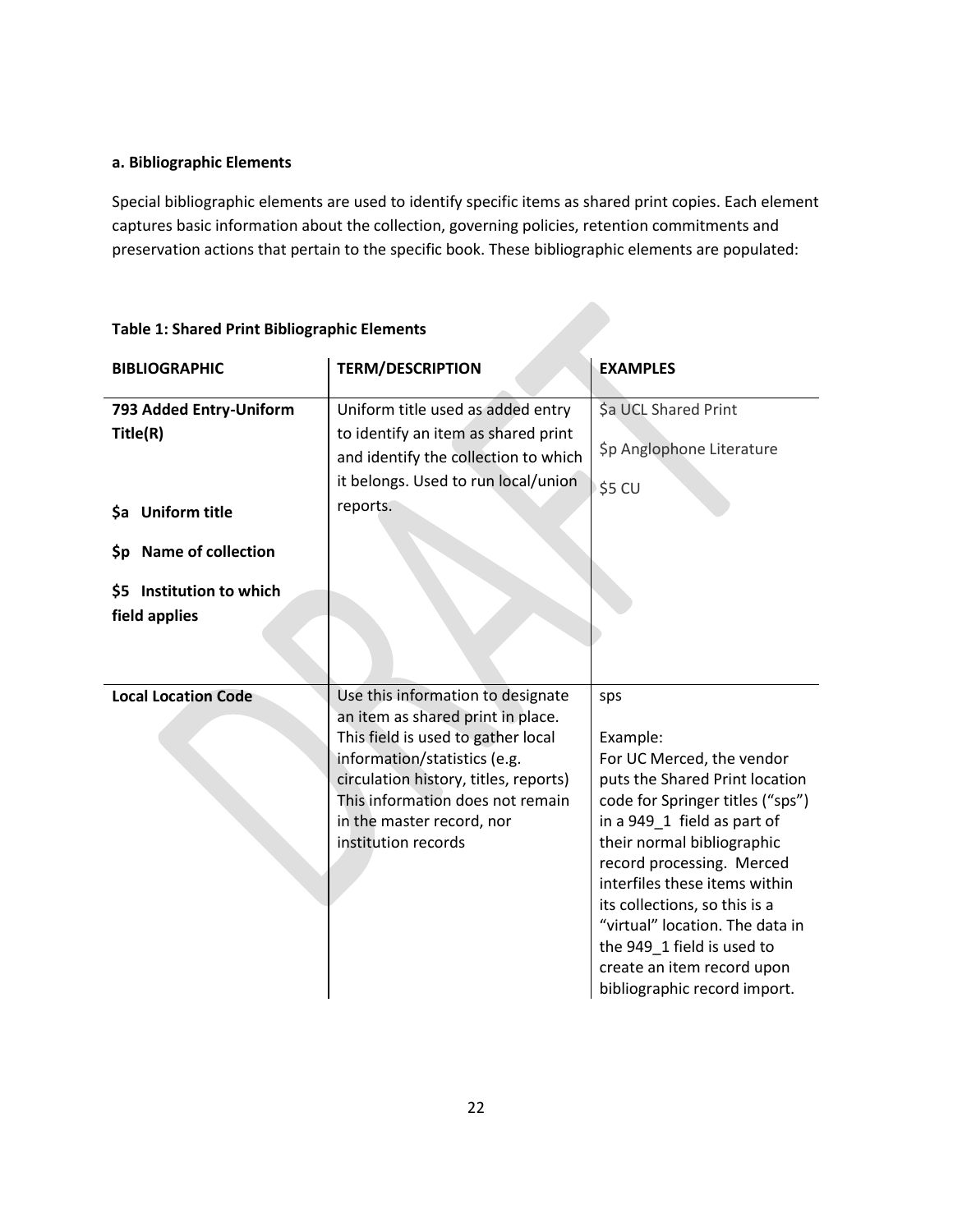## **b. OCLC Institution Symbols and Holdings Location Codes**

OCLC Institution symbols and holdings location codes are used to identify shared print material at the institution and collection level.

The application of holdings symbols and location codes depends upon where the monograph is received and ultimately shelved. Shared Print monographs may be received and held in place (at a campus/university). Shared Print in Place may be interfiled among the libraries' general collections. A shared print monograph may also be moved from a campus/university to an off-site facility after some time. And finally, shared monographs may also be acquired by a campus/university and shipped directly from a provider to an off-site facility.

In each case, OCLC Institution Symbols and location codes are applied as follows. See Appendix A for a list of OCLC Holdings Symbols for Shared Print.

| <b>SCENARIO</b>                                                                                                                         | <b>OCLC SYMBOL</b>                                   | <b>HOLDINGS</b><br><b>LOCATION CODE</b>                                                           | <b>EXAMPLES</b>                                                                                      |
|-----------------------------------------------------------------------------------------------------------------------------------------|------------------------------------------------------|---------------------------------------------------------------------------------------------------|------------------------------------------------------------------------------------------------------|
| <b>Shared Print in place</b>                                                                                                            | Campus symbol                                        | Each campus will<br>define code(s) and<br>fields based on local<br>ILS.                           | 949 1 sps<br>(Shared Print<br>Springer at UC<br>Merced identified<br>in local ILS) +<br><b>MERUC</b> |
| <b>Shared Print copies are</b><br>moved from a library to<br>an off-site shelving<br>facility                                           | <b>RLF Shared Print</b><br>symbol + campus<br>symbol | For the campus, not<br>relevant<br>For the RLF, RLF<br>holdings location<br>code for shared print | $CUY + ZAP-SP$<br>(Shared Print in<br>Place moves from<br>UCB to NRLF)                               |
| <b>Shared Print copies are</b><br>acquired by a library and<br>shipped directly from<br>the vendor to an off-site<br>shelving facility. | <b>RLF Shared Print</b><br>symbol + campus<br>symbol | For the campus, not<br>relevant<br>For the RLF, RLF<br>holdings location<br>code for shared print | $CLU + HHO$<br>(Shared Print<br>managed at UCLA<br>housed at SRLF)                                   |

## **Table 2: Shared Print Scenarios, Institution Symbols and Holdings Location Codes**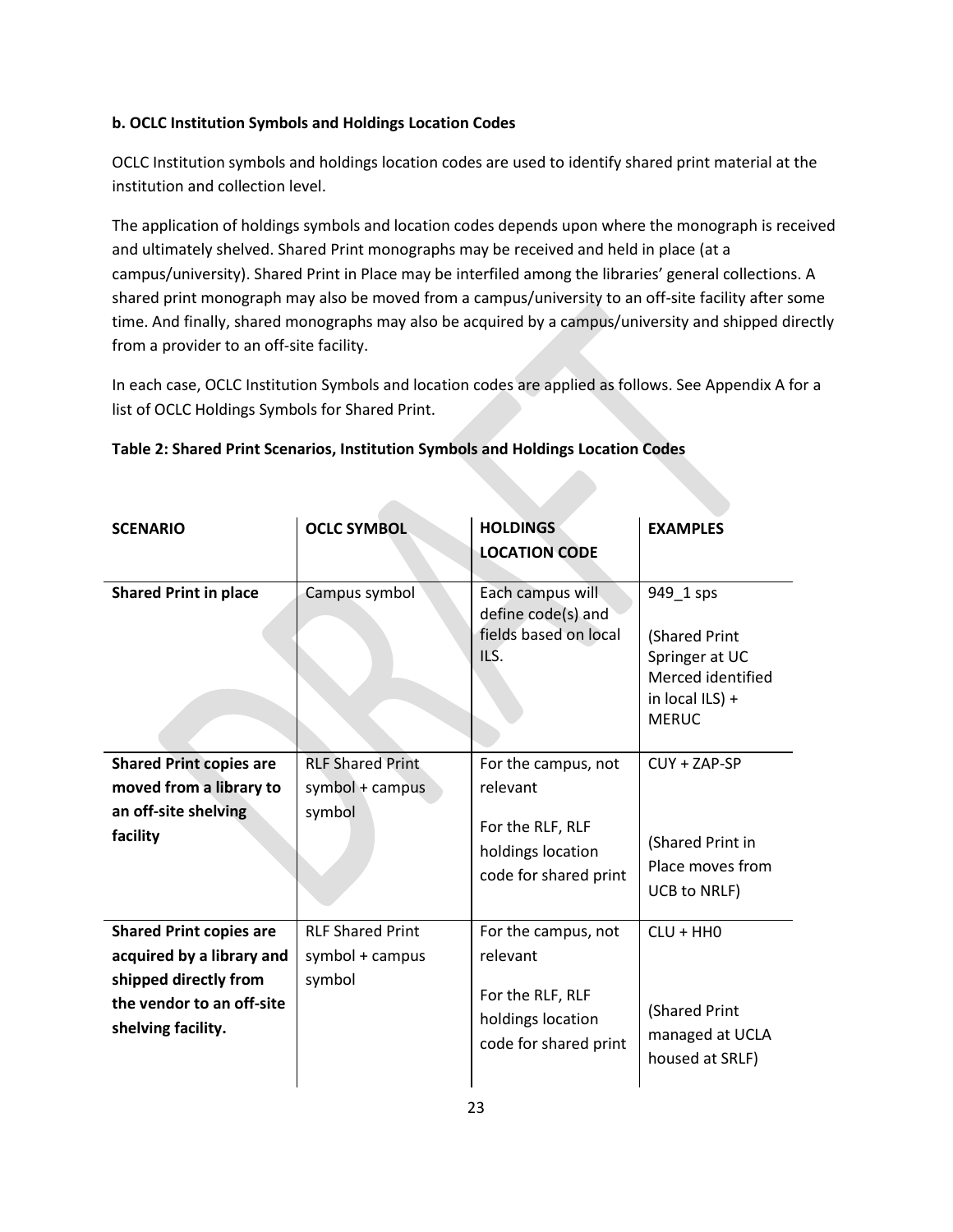#### **II. Disclosure in Local Catalogs**

The managing library may elect to include Shared Print bibliographic records in the local OPAC and ILS. However, records are not distributed to other local OPACs or ILSs.

## **III. Services from Third Parties/Vendors**

The Libraries value and prefer vendor supplied records and shelf ready services. This section describes the requirements for third-party supplied records and the process for supplying records.

#### **a. Bibliographic Elements**

Third parties/vendors will supply the best available OCLC MARC21 monographic record at time of shipment. The record must include a Library of Congress Classification call number as well as the special bibliographic elements for Shared Print outlined in Section 1. Subject analysis is preferred. Each record must include an OCLC number as a match point to overlay acquisitions/cataloging data. In the case where no OCLC record exists or the record does not meet the above outlined standards, the managing campus may create original catalog records or arrange for a third party/vendor to supply them according to the standards. Bibliographic record maintenance is the responsibility of the managing campus.

Though authority work is not required for shared print monographs, the managing campus will need to publicly disclose whether they are (or are not) handling authority work. Name and subject authority records are encouraged. It is assumed the managing campus staff will manage the process of sending and/or receiving records with a vendor, if outsourced (e.g. Backstage Library Works)

## **b. Process for supplying records and including records in catalogs**

Bibliographic records are supplied to either the library that receives the physical items or to an RLF (shelf ready). The method of getting records into union catalogs may vary based on each book vendor's capabilities. UC Libraries prefer vendors that have the capacity to supply records directly to OCLC. The library that acquires the shared print monographs is responsible for making arrangements with the vendor.

The following scenarios are possible:

**i. The vendor ships the items** *and* **supplies catalog records to the managing libraries. Some are kept on site as Shared Print in Place and some are sent to an RLF. The Libraries load the records into the union catalog**.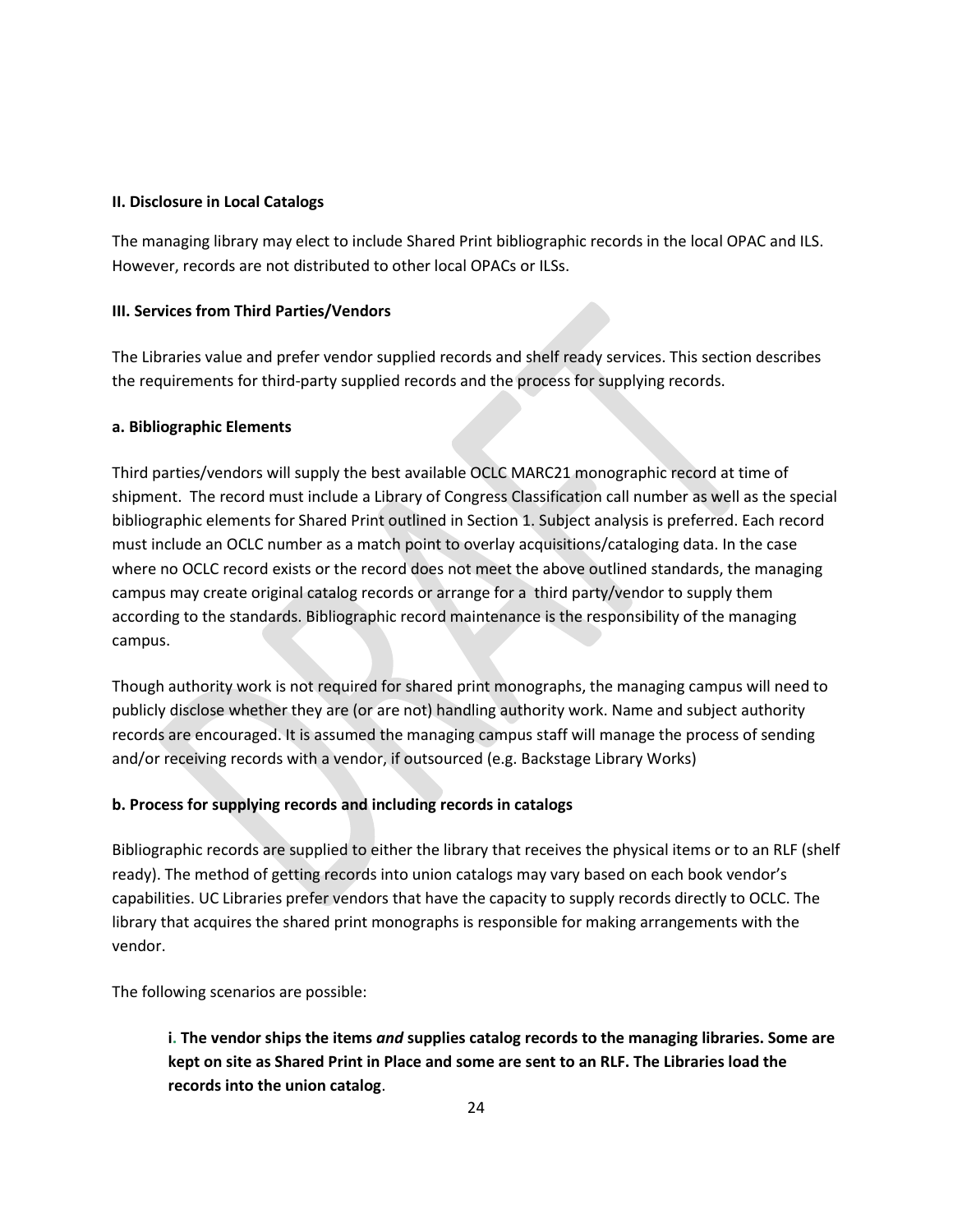- The vendor ships items including physical processing (i.e. spine label, property stamps, barcode, security tape, shared print markings) to the library(ies).
- Library staff check in the items.
- The campus(es) that is responsible for the acquisitions control is responsible for the  $\bullet$ catalog records (i.e., ensuring quality, completeness of cataloging, shared print disclosure), getting the records into the union catalog, setting holdings and loading records into local campus ILS.

**ii. The vendor ships items but does not supply catalog records to the managing libraries. Some are kept on site as Shared Print in Place and some are sent to an RLF. The libraries supply catalog records to the union catalog.**

- The vendor ships items including physical processing (i.e. spine label, property stamps, barcode, security tape, shared print markings) to the library(ies).
- Library staff check in the items.
- Library staff catalog the items for Shared Print in Place or for storage in RLF, as  $\bullet$ appropriate.

## **IV. Enhanced Services**

The Libraries value the efforts of researchers and others to enhance descriptive records with additional metadata. Records supplied by vendors and third parties must be supplied free of restrictions on future use and enhancement.

## **V. Prioritization and Timing of Records**

Because other libraries depend upon the shared print collections when making purchasing decisions, cataloging effort for Shared Print monographs takes priority over cataloging efforts for all other standard monograph cataloging.

Shared Print monographs in Area Studies must be cataloged and disclosed in union catalogs within 3 months of receipt.

Shared Print monographs supplied by a primary monograph vendor must be cataloged and disclosed in union catalogs within one month of receipt.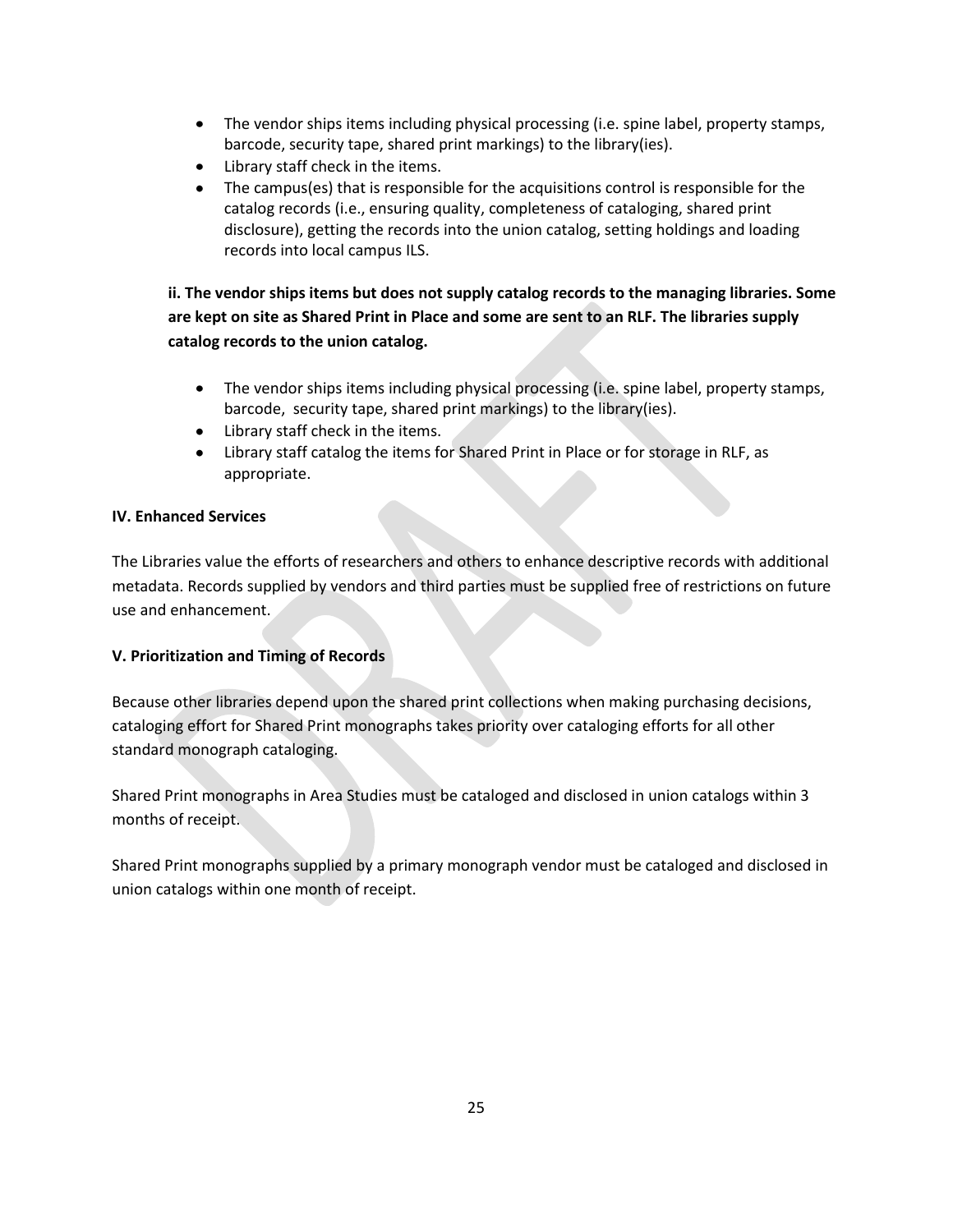## **Appendix A: OCLC Institution symbols, including Shared Print**

 $\mathbf{u}$ 

| <b>Institution</b><br>Symbol | <b>Institution name</b>                              | Campus          | ILL Supplier/Non-<br><b>Supplier</b> | <b>SP Distinct</b><br>Campus<br>Location<br>Code |
|------------------------------|------------------------------------------------------|-----------------|--------------------------------------|--------------------------------------------------|
|                              | University of California, Berkeley (includes RQE and |                 |                                      |                                                  |
| <b>CUY</b>                   | RQK)                                                 | <b>Berkeley</b> | Supplier                             |                                                  |
| <b>BOL</b>                   | <b>UCB Law School</b>                                | <b>Berkeley</b> |                                      |                                                  |
| <b>CBG</b>                   | <b>UCB Institute of Govt Studies</b>                 | <b>Berkeley</b> |                                      |                                                  |
| <b>CBT</b>                   | <b>UCB Institute of Transportation</b>               | <b>Berkeley</b> |                                      |                                                  |
| <b>WCA</b>                   | <b>UCB Water Resources Center Archives</b>           | <b>Berkeley</b> |                                      |                                                  |
| <b>CUYER</b>                 | <b>SCP records at UCB</b>                            | <b>Berkeley</b> |                                      |                                                  |
| <b>CUV</b>                   | University of California, Davis General Library      | <b>Davis</b>    | Supplier                             |                                                  |
| <b>CUVER</b>                 | SCP records at UCD                                   | <b>Davis</b>    |                                      |                                                  |
| <b>UCDLL</b>                 | <b>UCD Mabie Law Library</b>                         | <b>Davis</b>    |                                      |                                                  |
| <b>CUX</b>                   | <b>UCD Health Sciences Library</b>                   | <b>Davis</b>    |                                      |                                                  |
|                              | University of California, Irvine (includes CIM and   |                 |                                      |                                                  |
| <b>CUI</b>                   | WB1 materials?)                                      | <b>Irvine</b>   | Supplier                             |                                                  |
| <b>CUIER</b>                 | SCP records at UCI                                   | <b>Irvine</b>   |                                      |                                                  |
| <b>CLU</b>                   | University of California, Los Angeles                | Los Angeles     | Supplier                             |                                                  |
| <b>UCFTA</b>                 | <b>UCLA Film and Television Archive</b>              | Los Angeles     |                                      |                                                  |
| <b>CLETH</b>                 | <b>UCLA Ethnomusiology Archive</b>                   | Los Angeles     |                                      |                                                  |
| <b>CLUER</b>                 | <b>SCP records at UCLA</b>                           | Los Angeles     |                                      |                                                  |
| <b>MERUC</b>                 | University of California, Merced                     | Merced          | Supplier                             | sps                                              |
| <b>MERER</b>                 | <b>SCP records at UCM</b>                            | Merced          |                                      |                                                  |
| <b>CRU</b>                   | University of California, Riverside                  | Riverside       | Supplier                             |                                                  |
| <b>CRUER</b>                 | <b>SCP records at UCR</b>                            | Riverside       |                                      |                                                  |
| <b>CUS</b>                   | University of California, San Diego                  | San Diego       | Supplier                             |                                                  |
| <b>CUSER</b>                 | <b>SCP records at UCSD</b>                           | San Diego       |                                      |                                                  |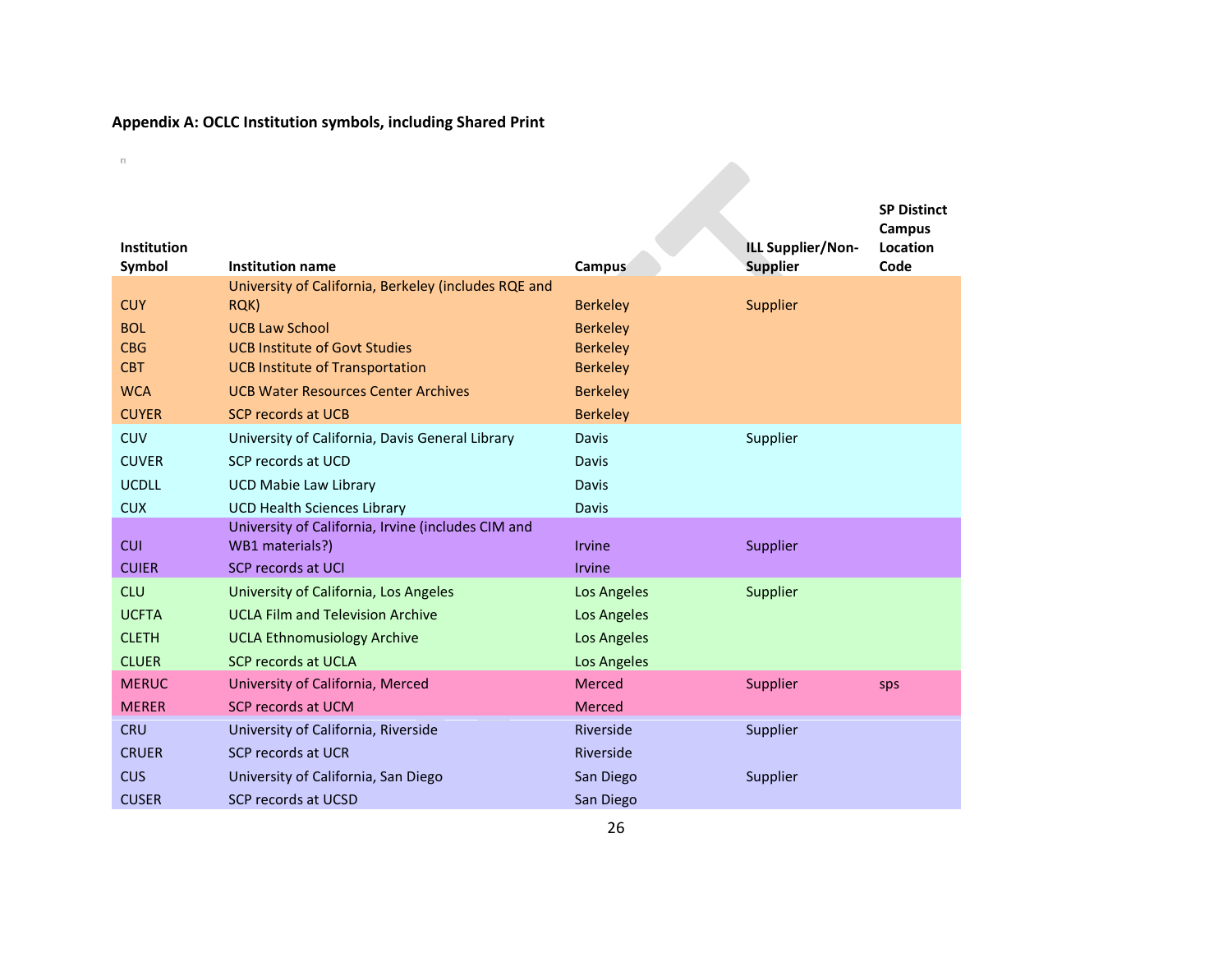|                              |                                               |               |                                             | <b>SP Distinct</b><br>Campus |
|------------------------------|-----------------------------------------------|---------------|---------------------------------------------|------------------------------|
| <b>Institution</b><br>Symbol | Institution name                              | Campus        | <b>ILL Supplier/Non-</b><br><b>Supplier</b> | Location<br>Code             |
| <b>CUN</b>                   | University of California, San Francisco       | San Francisco | <b>Supplier</b>                             |                              |
| <b>SFGHM</b>                 | San Francisco General Hospital Medical Center | San Francisco |                                             |                              |
| <b>CUNER</b>                 | <b>SCP records at UCSF</b>                    | San Francisco |                                             |                              |
| <b>CUT</b>                   | University of California, Santa Barbara       | Santa Barbara | Supplier                                    |                              |
| <b>CUTER</b>                 | <b>SCP records at UCSB</b>                    | Santa Barbara |                                             |                              |
| CUZ.                         | University of California, Santa Cruz          | Santa Cruz    | Supplier                                    |                              |
| <b>CUZER</b>                 | SCP records at UCSC                           | Santa Cruz    |                                             |                              |
| <b>ZAP</b>                   | <b>NRLF</b>                                   | <b>RLF</b>    | <b>Supplier</b>                             |                              |
| ZAPSP <sup>*</sup>           | <b>NRLF Shared Print</b>                      | <b>RLF</b>    | <b>Supplier</b>                             |                              |
| <b>ZAS</b>                   | <b>SRLF</b>                                   | <b>RLF</b>    | <b>Supplier</b>                             |                              |
| HH <sub>0</sub>              | <b>SRLF Shared Print</b>                      | <b>RLF</b>    | <b>Supplier</b>                             |                              |
| <b>CDLER</b>                 | Mass digitization records for all UC          | <b>CDL</b>    |                                             |                              |

\*Symbol needed but not yet established

 $\Box$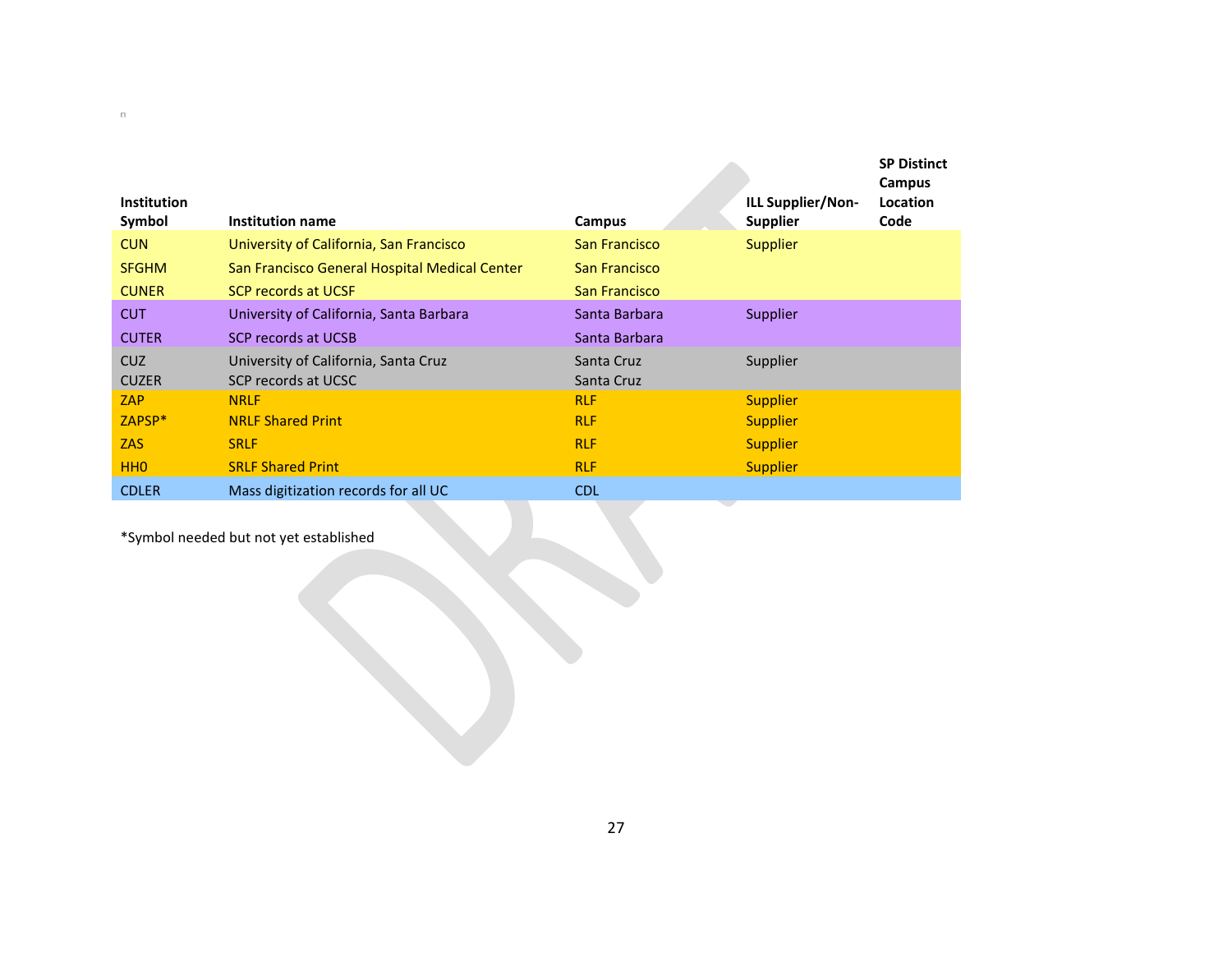# <span id="page-27-0"></span>**1d. Adopt the Standard Acquisition Practices for Shared Print**

## **Recommendation**

The Task Force recommends that SOPAG and the Council of University Librarians endorse the Standard Acquisition Practices for Shared Print. This policy establishes a common set of behaviors for campus acquisitions units that purchase shared print resources.

## **Review process completed**

This policy was originally written by an ACIG member in collaboration with members of the CDL Shared Print Steering Task Force (SPSTF). At that time, it had been reviewed and endorsed by ACIG, and it has been subsequently reviewed, vetted and endorsed by CDC and the RLFs along with the other policy recommendations.

The standards were prepared before the NGTS recommended a "good enough" bibliographic record standard but with a "good enough" standard in mind. A timeline for developing that standard has not yet been issued. The intention is to keep the bibliographic elements to a bare minimum to support systemwide needs for access, collection analysis and reporting.

The recommendation is to endorse this standard, move forward with shared print initiatives using the standard, and review the bibliographic elements when a "good enough" standard has been endorsed. Changes to a minimal or foundational bibliographic record standard should not affect other entries used to record archiving commitments in the LHR (583 field entries, institution symbols and location codes).

## **Next Steps and Timeline**

- April 2011 SOPAG review, endorse and submit to the Council of University Librarians
- May 2011 Council of University Librarians review and endorse

Sept.-Dec. 2011 CDL Shared Print evaluate with HOTS/CAMCIG whether additional instructions are needed at the bibliographic record level to align with a UC "good enough" record standard, when adopted. Prepare amendments to the standard, as needed, and seek endorsement through SOPAG/ULs.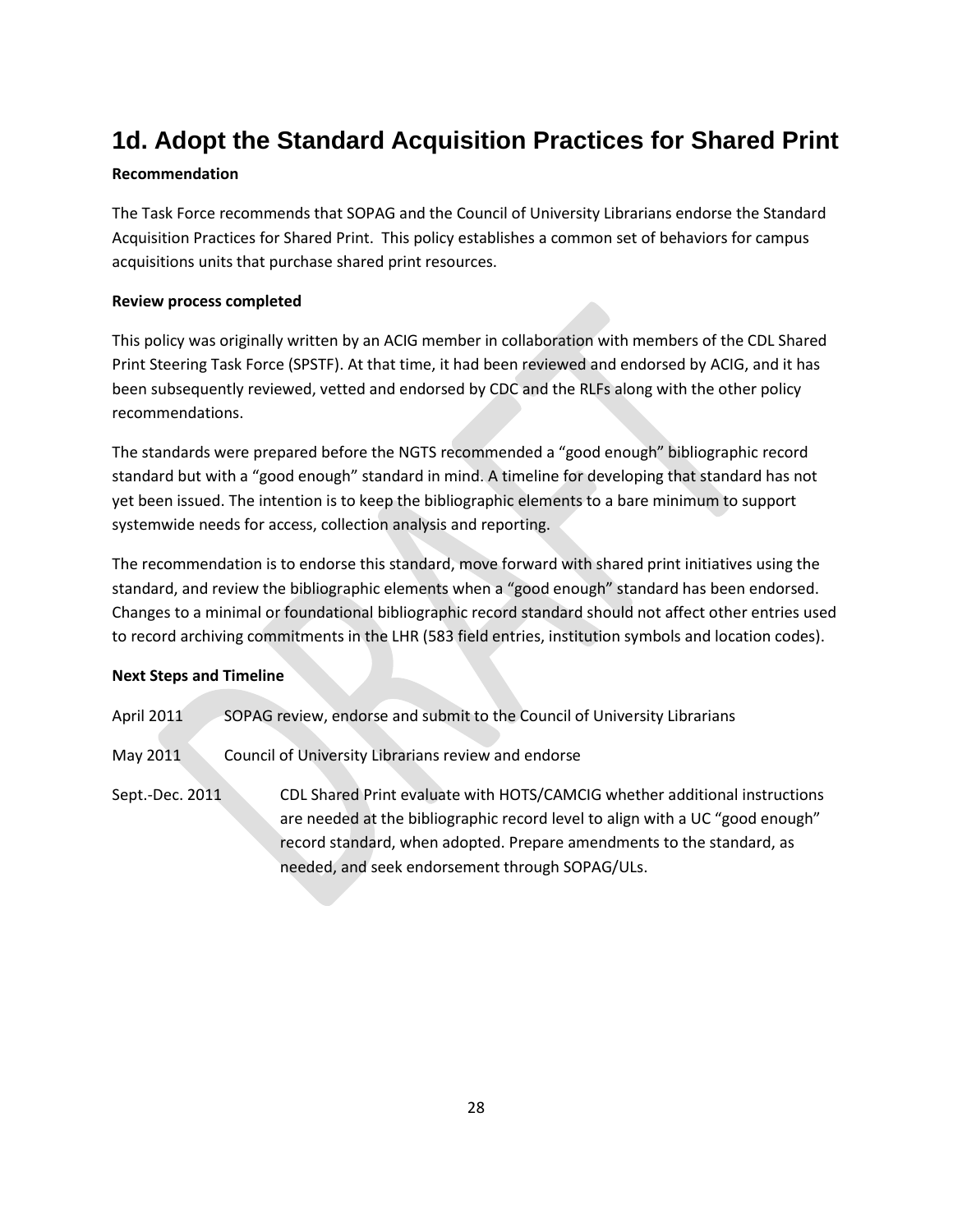## <span id="page-28-0"></span>**Standard Acquisition Practices for Shared Print Monographs**

## **February 16, 2011**

## **A. GENERAL GUIDELINES**

Monographs purchased cooperatively are designated as Shared Print monographs. The Shared Print monographs are subject to specific acquisitions practices, descriptive standards, retention commitments and access policies.

The following standards outline the responsibilities of a managing campus for acquiring and processing Shared Print monographs, working with vendors and prioritizing processing in relation to other copies. Additional descriptive standards for Shared Print monographs are outlined separately.

A managing campus or campuses are designated to handle Shared Print monographs. A managing campus acquires and catalogs Shared Print materials according to these standards. A lead acquisitions staff member is identified at a managing campus and is responsible for responding to day-to-day questions from campuses, consortia, storage facilities and vendors.

Changes to these standards are made by HOTS in consultation with CDL Shared Print..

## **B. ORDER MANAGEMENT AND REPORTING REQUIREMENTS**

1. Orders created in the campus ILS system are coded as part of the Shared Print Collections. These records should be identified so that they can be exported in a list format with basic bibliographic information/price/vendor using ILS reporting capabilities.

2. The campus ILS will track funds allocated for Shared Print, encumbrance amounts, commitments and free balances throughout the fiscal year. Specific fund codes for Shared Print are established to track expenses and prepare reports.

3. Data related to Shared Print Purchases should be stored in a campus ILS for a minimum of two years to facilitate reporting and audit. Reports on materials acquired through the Shared Print Collections will contain the following elements from the bibliographic fields at a minimum:

1XX Author fields 245 Title field 250 Edition 260 Imprint/Pub. Yr. 3XX Physical description. 4XX Series titles if available. Format (usually from Leader 06) ISBN LC Classification OCLC Control

4. The reports will contain at a minimum the following information from the order records:

Date ordered Date received Paid amount Vendor name Vendor discount percentage (if available, applicable)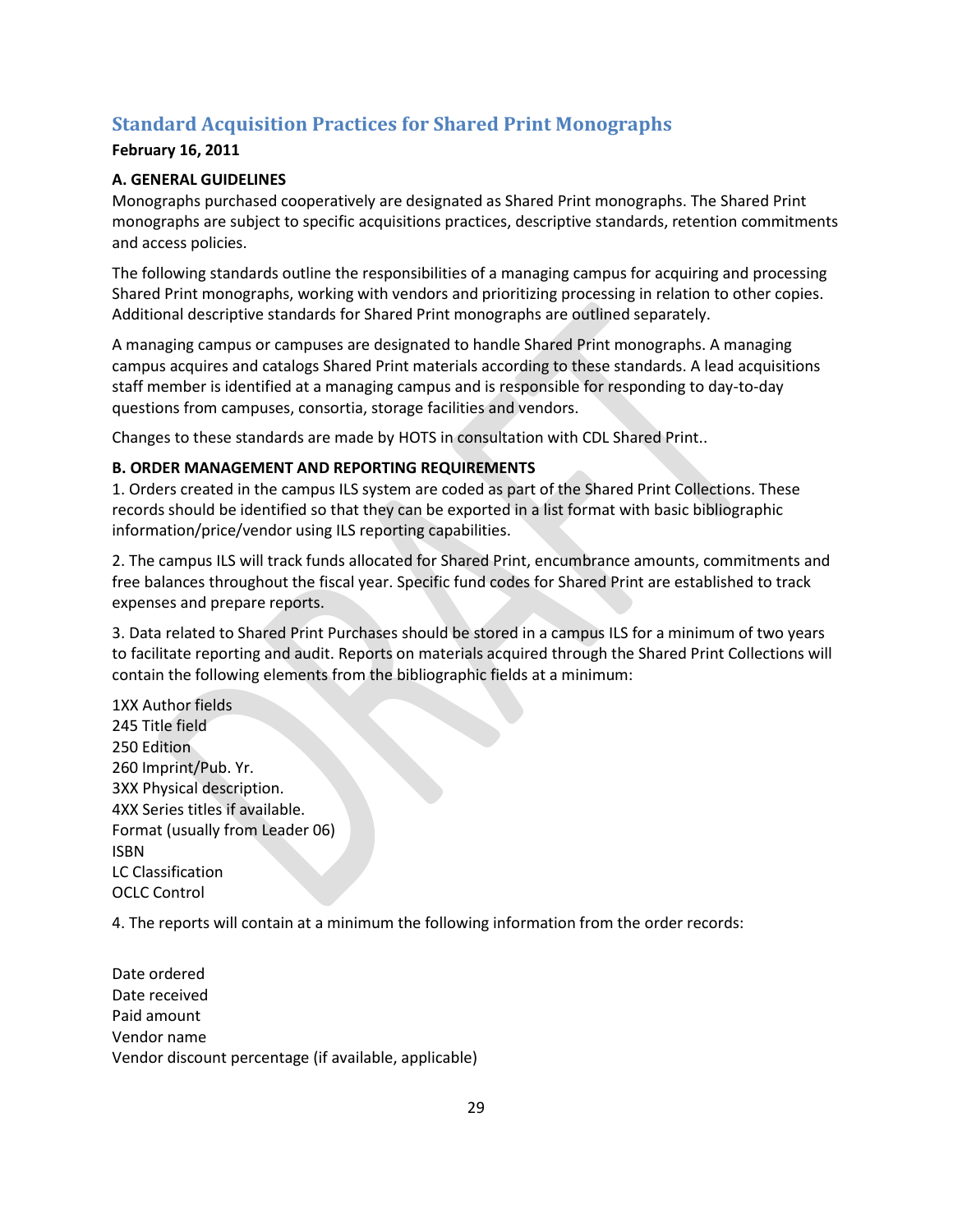Shipping and handling costs Sales or use tax amounts

5. At the time a Shared Print collecting area is identified, the binding requirements will be specified. The costs for binding and preservation should be identified separately from the cost of the material, if at all possible and reported separately.

6. As far as is reasonably possible and consistent with local Library and campus fiscal policies, residual unspent funds for the Shared Print Collections should be carried forward, unless the project guidelines indicate they should be returned to the original funding source.

7. Orders for shared print material should be submitted before May 1 (domestic) and April 1 (foreign) to ensure receipt or cancellation prior to the end of fiscal year on June 30.

8. Orders placed for shared print materials should remain open for a minimum of 18 months providing status reports have been received from the vendor in response to a minimum of three claims. The campus library may choose to re-vend the order after a shorter period.

9. Unfulfilled orders are reported in an aggregated list with a status of unfilled after 18 months and three claims.

#### **C. TRACKING PROCESSING COSTS**

1. If the materials are cataloged and/or physically processed by the vendor or another third party (e.g. OCLC, MARCNow) the processing costs should be tracked and reported separately from the cost of the materials. The breakdown should include the cataloging costs plus the costs of the materials used in processing (spine labels, bar codes, security devices), and the labor costs associated with doing the physical processing.

2. If PromptCat subscription costs are absorbed by an OCLC Subscription, the cost per item is calculated based on the published PromptCat pricing, even though that cost is included in the OCLC Subscription.

3. If the library supplies the vendor with bar codes, security strips, or other materials to be used in processing, estimate the costs for these materials used in support of shared print activities.

#### **D. PHYSICAL PROCESSING/LOAN RULE CONFIGURATIONS**

1. Shared Print monographs require a special property stamp: "UCL Shared Print". The property stamp is applied consistent with campus practice for property stamping. Shared Print monographs may be physically integrated in a local library collection.

2. The circulation rules for Shared Print materials are governed by the Common Access Policy for Shared Print Monographs. If special loan rules are indicated in that policy or subsequent amendments, special loan rules are applied in the circulation module of the campus ILS.

3. Shared Print monographs must have a library security device applied consistent with the campus library practice.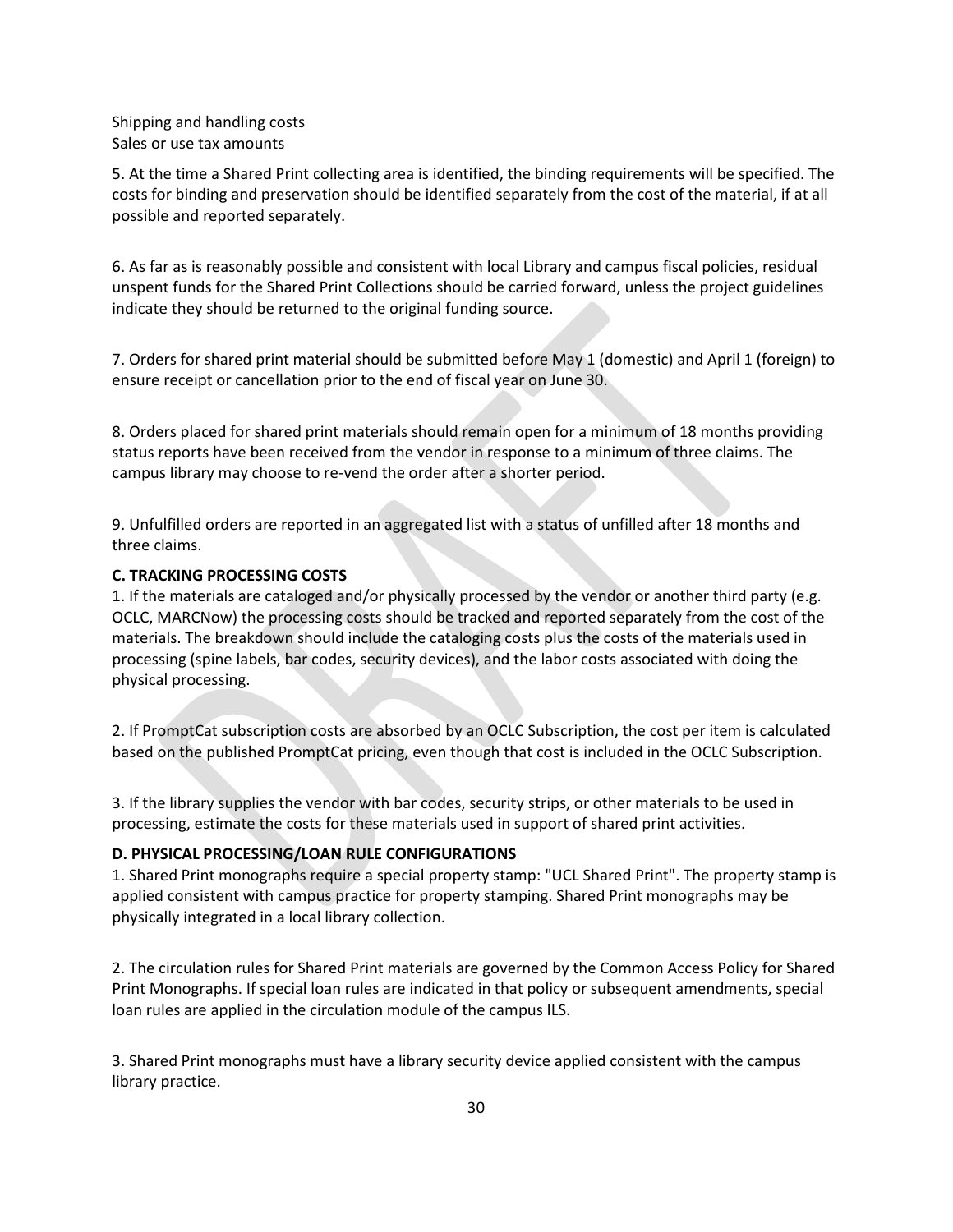#### **E. PAYMENT AND FINANCIAL CONTROLS**

1. Invoices for materials received through the Shared Print Program are paid through existing campus financial systems, subject to campus audit requirements, and using existing campus payment programs consistent with policies and practices in place at the campus library.

2. If funds are pooled, such funds will be deposited at the managing campus via Intercampus Transfer of Funds. The frequency of transfers is arranged between CDL and the managing campus. The managing library pays invoices against the pooled account.

3. If funds are pooled, such funds should only come from the following fund sources (19900A General Funds, Opportunity, Education, Grants and Contracts) and not from endowment funds. Campuses may elect to "swap" endowment funds for state funds to use in Shared Print purchases. The Shared Print Program cannot assume responsibility that endowment funds are spent according to the restrictions of the fund or provide title reports to fund managers or trustees.

4. Quarterly (in October, January, and March, July) the managing library will prepare a report for the Shared Monographs Coordinating Group and HOTS showing the Allocation/Expenditures/Liens and Free Balances in those accounts.

5. It is imperative that the funds be monitored by the managing library working with a vendor. In the event that pooled funds are being expended ahead of the target spend levels (30% by October 30, 60% by January 30, and 90% by May 30) - the managing campus will work with the Shared Print Manager to work with the vendor to achieve more precise spend targets. The managing campus cannot over spend Shared Print Funds.

6. In the event that there are pooled funds unexpended on July 1 - those funds should be retained in the accounts if campus accounting practices permit carry forward. However, those funds remain only available for Shared Print Purchases.

## **F. REPORTING RESPONSIBILITIES FOR SHARED PRINT ACQUISITIONS**

1. The managing campus is responsible for preparing reports, coordinating with other managing campuses to prepare aggregate systemwide reports and coordinating with vendors to request reports. (See B3 above)

2. Each managing campus and/or vendor will use standard report templates designed for Shared Print to ensure consistency in systemwide reporting. These will include, at a minimum, reports for End of Year, statistics (UCOP, ARL, CEAL, AAHSL), materials and technical service costs including human resource costs, usage and special duplication analysis reports for assessment purposes.

3. The Shared Monographs Coordinating Group may request additional reports, which the managing campus/campuses will prepare in a reasonable timeframe.

4. At the end of each fiscal year, the Managing campus will supply a report to the Shared Print Manager. The reports will be stored at a central web site or wiki and will include the following elements included and stored in a format that permits extraction by each element: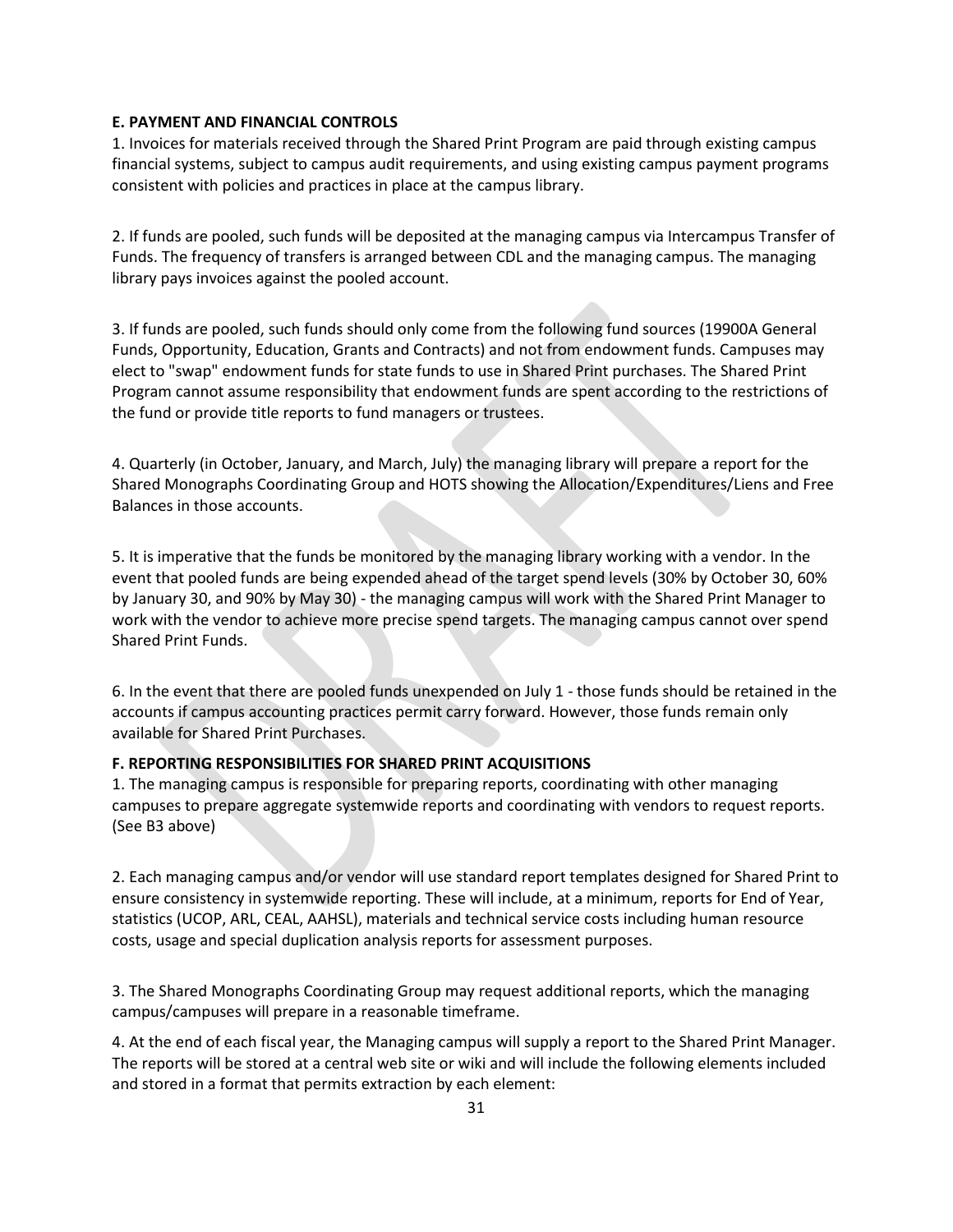Author fields, Title field, Edition, Imprint, Publisher/Publication Year. Format. ISBN,

LC Classification, NLM Classification (if available) LCSH, MESH (if available)

Number of Copies, Net Cost, Vendor

The reports will be retained indefinitely to permit time series analysis.

5. In addition to reports regarding acquisitions, the managing campus is responsible for working with campus library and RLF staff to prepare usage statistics reports for materials received through the shared print program.

## **G. CAMPUS RESPONSIBILITIES FOR WORKING WITH THE VENDOR**

1. When a campus agrees to take on a shared print activity on behalf of other libraries, it also agrees to take on the role of working directly with the vendor to set up the program, monitor it, resolve discrepancies, and carry out any financial activities associated with it.

2. The campus library will work with the vendor to set up parameters for the program (approval plan profile, subscription agreements, etc.) and communicate the service expectations.

3. The campus library will work to resolve differences that arise with the vendor over service or pricing.

4. Campuses are responsible for ensuring that appropriate sales/use tax is applied by the vendor and must be able to meet the audit standards of the University of California with regard to verification of receipt, appropriate payment documentation, and retention of records.

5. The campus library will evaluate the service provided by the vendor and report regularly to the Shared Monographs Coordinating Group and HOTS.

6. Important communications and major service negotiations with a vendor will include the managing campus, Shared Monographs Coordinating Group and Shared Print Manager.

## **H. GENERAL VENDOR PERFORMANCE STANDARDS**

1. A formal agreement between the libraries and a vendor should normally be set up that outlines the following:

- a. What is being supplied (subject, geographic, non-subject, and publisher parameters)
- b. On what basis publications are supplied (e.g. subscription, standing order, etc.)
- c. Pricing model (list, Deep Discounted Pricing, etc.)
- d. Applicable discounts
- e. Shipping and handling charges
- f. Ship to and Bill to information
- g. Campus library contact
- h. Shared Monographs Coordinating Group contact
- i. Vendor contact information

2. Materials should be invoiced within 30 days of shipment.

3. Invoices should contain title/standard number/price/quantity for each item.

4. Electronic invoicing in EDIFACT format is preferred. Paper invoices must still be supplied for purposes of archiving at the managing campus.

5. Invoices should break out shipping and handling costs and sales/use tax separately in the invoice total.